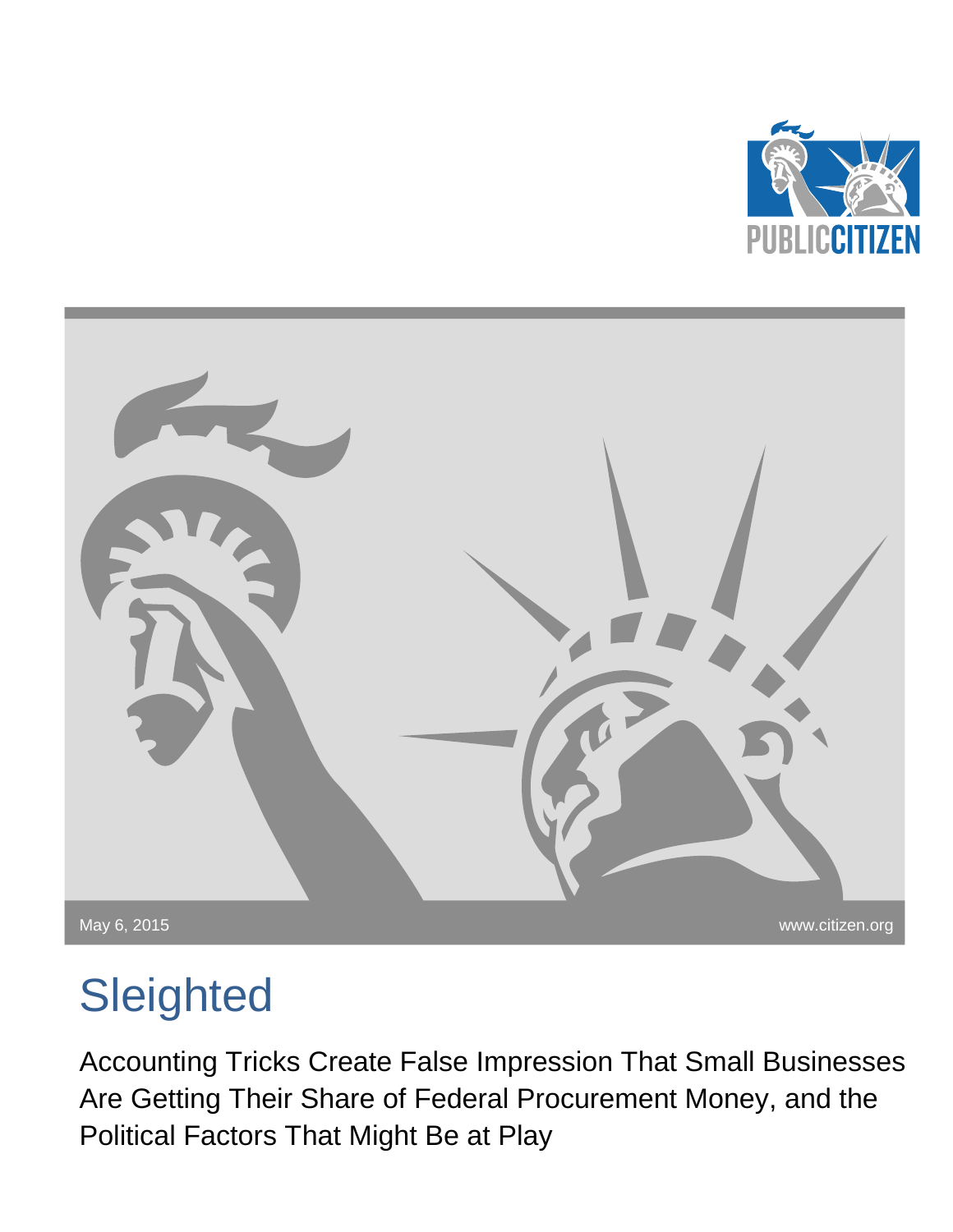#### **Acknowledgments**

This report was written by Taylor Lincoln, research director for the Congress Watch division of Public Citizen.

#### **About Public Citizen**

Public Citizen is a national non-profit organization with more than 350,000 members and supporters. We represent consumer interests through lobbying, litigation, administrative advocacy, research, and public education on a broad range of issues including consumer rights in the marketplace, product safety, financial regulation, worker safety, safe and affordable health care, campaign finance reform and government ethics, fair trade, climate change, and corporate and government accountability.



© 2015 Public Citizen.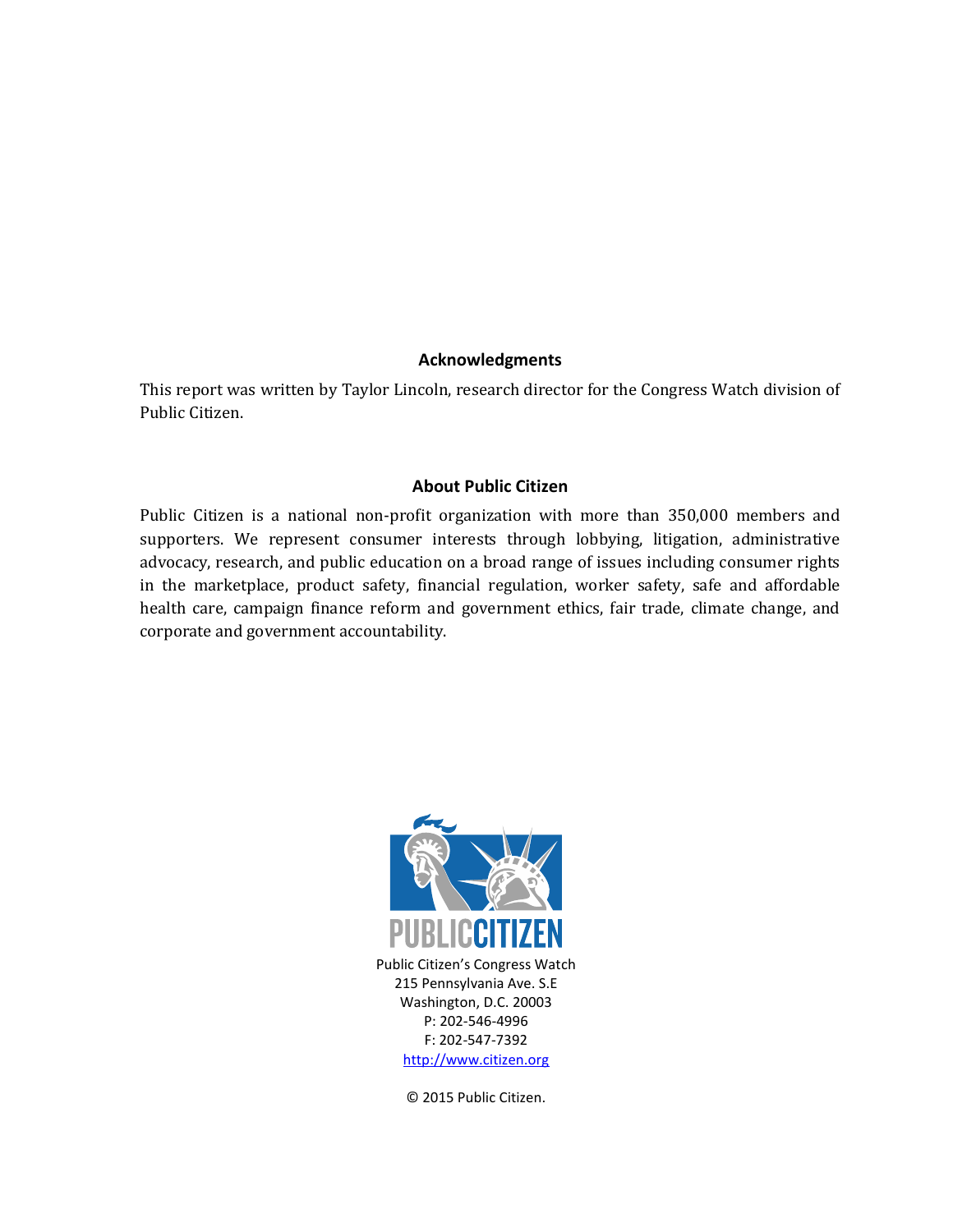"It is time to end the diversion of small business contracts to corporate giants." *—Sen. Barack Obama (D-Ill.) February 2008<sup>1</sup>*

## **Introduction**

The United States, with a procurement budget of about \$460 billion in 2013, is the world's biggest customer.<sup>2</sup> biggest customer. 2

The massive amount of U.S. purchasing provides enormous opportunities for small businesses. These opportunities are bolstered by a longstanding U.S. policy calling for a certain share of federal procurement dollars (23 percent for prime contracts and 36 percent for subcontracts, at present3) to go to small businesses.

In 2013, the government reported meeting its goal on prime contracts to small businesses (referring to those issued directly from the government to a business) for the first time in eight years.<sup>4</sup> But the government's purported success in 2013 (and near misses in previous years) relies on methodologies that present a false impression of the percentage of procurement that small businesses actually receive.

For example, the list of contracts the government counted toward meeting its small business contracting goals in 2013 included some held by the largest companies with which the government does business. In fact, the government counted at least one contract held by seven of the ten largest federal contractors toward meeting its small business goals in 2013.<sup>5</sup>

Small Business Administration (SBA) Administrator Maria Contreras-Sweet in 2014 told lawmakers that some contracts held by large businesses were counted toward small business procurement

l

<sup>1</sup> *The American Small Business League Endorses Barack Obama*, Web site of presidential candidate Barack Obama (Feb. 26, 2008)[, http://bit.ly/1DDDdey.](http://bit.ly/1DDDdey)

<sup>2</sup> *Office of Entrepreneurial Development*, U.S. SMALL BUSINESS ADMINISTRATION (undated; viewed on April 16, 2015),<http://1.usa.gov/1Gct7Y5> and *Federal Subcontracting: Linking Small Business Subcontractors to Prime Contracts Is Not Feasible Using Current Systems*, GOVERNMENT ACCOUNTABILITY OFFICE (December 2014), [http://1.usa.gov/1OzvkvZ.](http://1.usa.gov/1OzvkvZ)

<sup>3</sup> 15 U.S. Code § 644 – Awards or Contracts[, http://bit.ly/1EgT3Bq.](http://bit.ly/1EgT3Bq)

<sup>4</sup> John Shoraka, *Small Businesses Win in SBA's FY2013 Federal Procurement Scorecard*, SMALL BUSINESS ADMINISTRATION (Aug. 1, 2014)[, http://1.usa.gov/1bctIeU.](http://1.usa.gov/1bctIeU)

<sup>5</sup> *Top 100 Contractors Report*, Federal Procurement Data System (2013),<http://1.usa.gov/1QrftTP> and *FY13 Vendors That Received Small Business Contracts Awards*, SMALL BUSINESS ADMINISTRATION (extracted on Feb. 19, 2014). (Obtained by American Small Business League by Freedom of Information Request and provided to Public Citizen by ASBL.)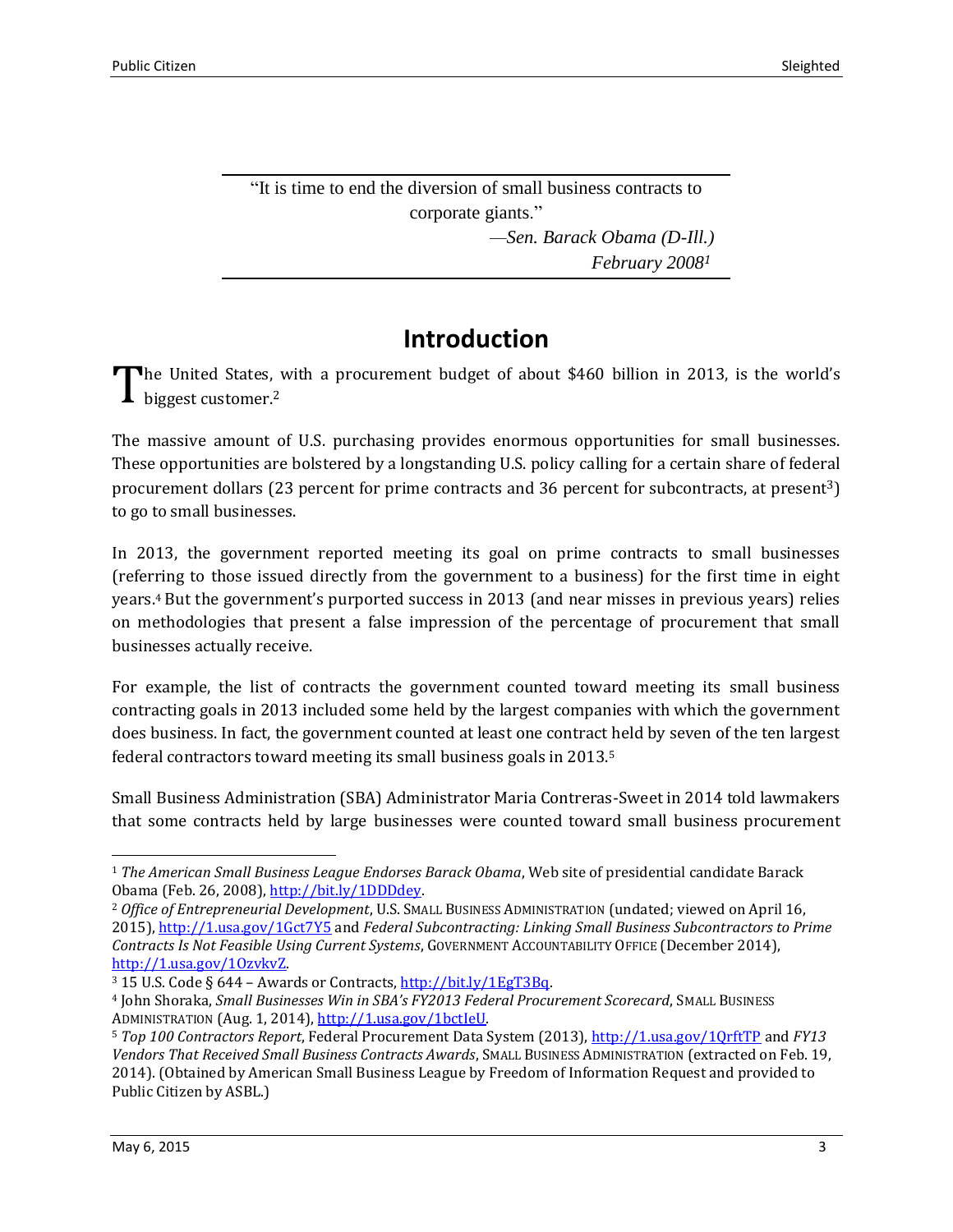goals because of a rule permitting small businesses acquired by large business to retain their small business status for up to five years.<sup>6</sup> But this claim appears to be inaccurate. A federal regulation that took effect in 2007 requires contractors that are acquired to recertify their size almost immediately. Subsequent orders relating to contracts held by acquired businesses that no longer qualify as "small" may not be counted toward the government's fulfillment of its small business goals.<sup>7</sup>

There is an additional reason that calculations used by the SBA exaggerate the true share of procurement that small businesses receive: the calculations exclude whole swaths of procurement that the agency deems not to be small business "eligible." This methodology does not appear to be grounded in law. As a report commissioned by the SBA's Office of Advocacy observed in 2014, federal law includes an "unequivocal" mandate that 23 percent of all federal procurement go to small businesses. 8

Small businesses' share of procurement also may be suffering due to a program that exempts some particularly large defense contractors from filing subcontracting reports for each contract they hold. This program, which permits contractors to submit company-wide goals and results, was begun in 1990 as a temporary experiment to see if it would help small businesses obtain subcontracts. A quarter of a century later, the Pentagon still categorizes this program as a "test." The department never has released an analysis of the program's results despite multiple demands – and even a statutory requirement – to do so. Still, Congress in 2014 reauthorized the program for two more years.<sup>9</sup>

Elements of these anomalies and oddities have previously been reported in the media and by oversight agencies within government. Yet, with rare exceptions, there has been little outcry from lawmakers. This relative quiet is somewhat surprising because, in their rhetoric, members of Congress tend to afford exalted status to small businesses.

This paper will briefly put forth five political factors that might be tipping the contracting scales in favor of large businesses and inhibiting members of Congress from objecting more loudly to policies and practices that appear to be shortchanging small businesses.

These factors include the massive number of jobs that large contractors control; contractors' prodigious rate of hiring former military officials; contractors' significant lobbying activities; contractors' significant campaign contributions; and, potentially, influence garnered through

<sup>6</sup> Testimony of Small Business Administrator Maria Contreras-Sweet, U.S. House Committee on Small Business (Sept. 10, 2014), [http://bit.ly/1yIcxN7.](http://bit.ly/1yIcxN7)

<sup>7</sup> 13 CFR 121.404 (g)(2), [http://1.usa.gov/1cj2nZw.](http://1.usa.gov/1cj2nZw)

<sup>8</sup> Evaluation of the Small Business Procurement Goals Established in Section 15(g) of the Small Business Act: A Report Pursuant to Section 1631(d) of the National Defense Authorization Act of 2013, HENRY B. R. BEALE MICROECONOMIC APPLICATIONS INC. FOR SBA OFFICE OF ADVOCACY (June 2014), [http://1.usa.gov/1zy5SA2.](http://1.usa.gov/1zy5SA2)

<sup>9</sup> *See, e.g*., J.D. Harrison, *Businesses, Pentagon Agree This Program Doesn't Work. Congress Saved It Anyway*, THE WASHINGTON POST (Dec. 31, 2014), [http://wapo.st/1FXQuiO.](http://wapo.st/1FXQuiO)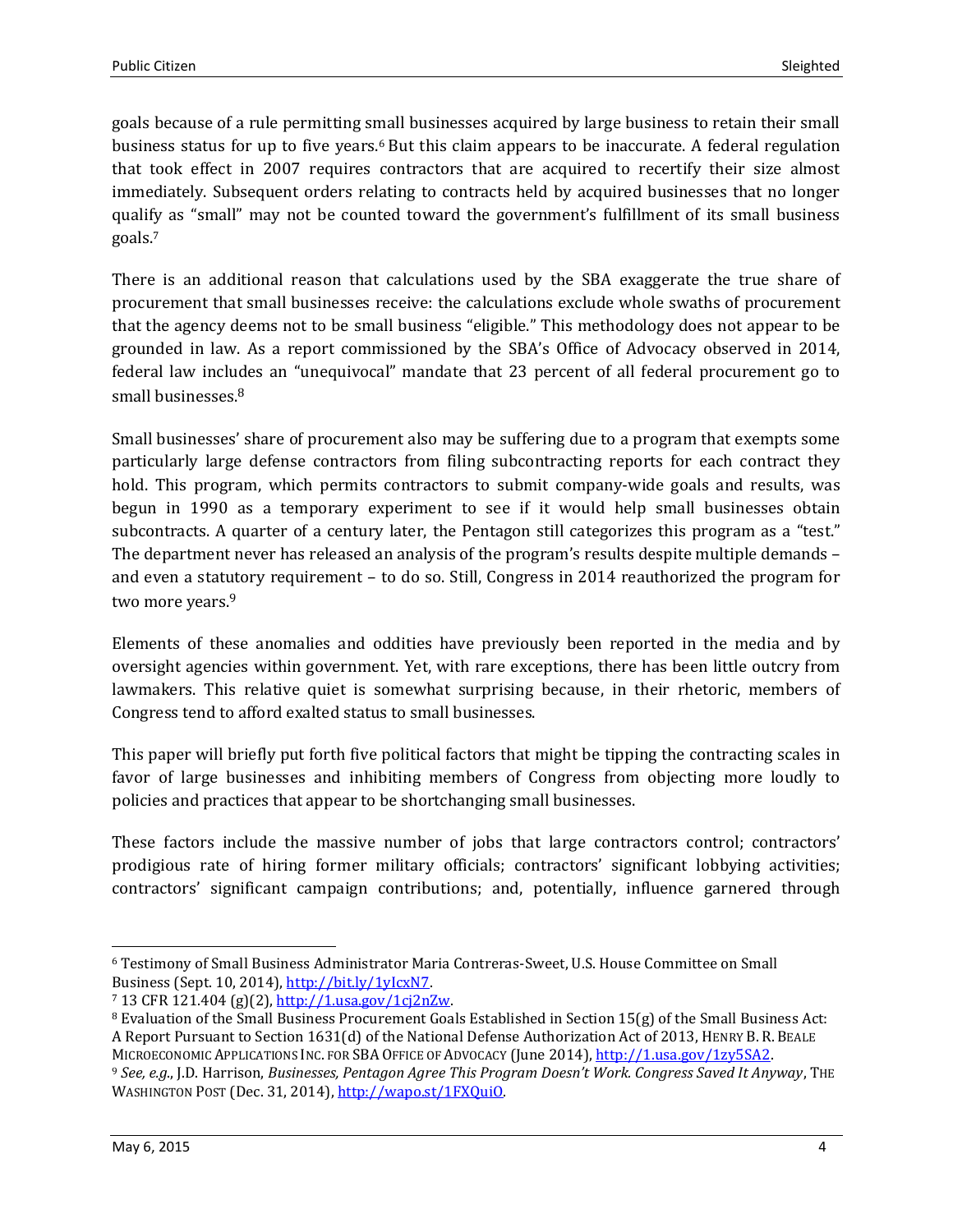undisclosed, unregulated contributions that are made by contractors to third-party entities that engage in electioneering activities.

### **I. The Law and Regulations**

The Small Business Act, first passed in 1953 and most recently updated in 2013, expresses a U.S. policy of aiding small businesses, "For the purpose of preserving and promoting a competitive free enterprise economic system."<sup>10</sup> The law sets goals for small businesses to receive 23 percent federal procurement dollars. The law also calls for smaller slices of procurement to go to other categories of businesses, including businesses owned and controlled by service-disabled veterans (3 percent), socially and economically disadvantaged individuals (5 percent) and women (5 percent).<sup>11</sup>

Regulations issued by the Small Business Administration define what qualifies as a small businesses. Broadly, small businesses must be independently owned and operated, and not dominant in their field. Additional parameters, which vary by industry, limit the number of employees or amount of revenue participants may have. Employee limits peak at 1,500 employees; revenue limits at \$38.5 million. 12

Federal acquisition regulations stipulate that holders of prime contracts must give small businesses "the maximum practicable opportunity to participate in contract performance …" <sup>13</sup> The law also requires recipients of most federal contracts of at least \$650,000 (\$1.5 million for construction) to submit plans to subcontract parts of the work to small businesses.<sup>14</sup> The SBA has set a goal in recent years for 36 percent of all dollars that are subcontracted to go to small businesses.<sup>15</sup> Contract recipients are required to report their subcontracting data to the government.

An exception to the law's requirements on subcontracting plans exists for particularly large defense contractors. The Comprehensive Subcontracting Plan Test Program (CSP), which dates to 1990, authorizes participating companies to engage in the "negotiation, administration, and reporting of subcontracting plans on a plant, division, or company-wide basis as appropriate."<sup>16</sup>

<sup>10</sup> 15 U.S. Code § 631 – Declaration of Policy[, http://bit.ly/1bsOTcp.](http://bit.ly/1bsOTcp)

<sup>&</sup>lt;sup>11</sup> 15 U.S. Code § 644 – Awards or Contracts,  $\frac{http://bit.ly/1EgT3Bq.}{}$ 

<sup>12</sup> *Table of Small Business Standards*, U.S. SMALL BUSINESS ADMINISTRATION (viewed on April 17, 2015), <http://1.usa.gov/1bdZnfS> and *Am I a Small Business*, U.S. SMALL BUSINESS ADMINISTRATION (viewed on April 27, 2015), [http://1.usa.gov/1DuCXNO.](http://1.usa.gov/1DuCXNO)

<sup>&</sup>lt;sup>13</sup> Federal Acquisition Regulation 19.702, [http://1.usa.gov/1INYd66.](http://1.usa.gov/1INYd66) <sup>14</sup> *Id*.

<sup>15</sup> *Government-Wide Performance, FY2013 Small Business Procurement Scorecard*, SMALL BUSINESS ADMINISTRATION[, http://1.usa.gov/1DYh7Hi.](http://1.usa.gov/1DYh7Hi)

<sup>16</sup> *Participants Under the Comprehensive Subcontracting Test Program*, U.S. DEPARTMENT OF DEFENSE OFFICE OF SMALL BUSINESS PROGRAMS, [http://1.usa.gov/1yIh7LC.](http://1.usa.gov/1yIh7LC)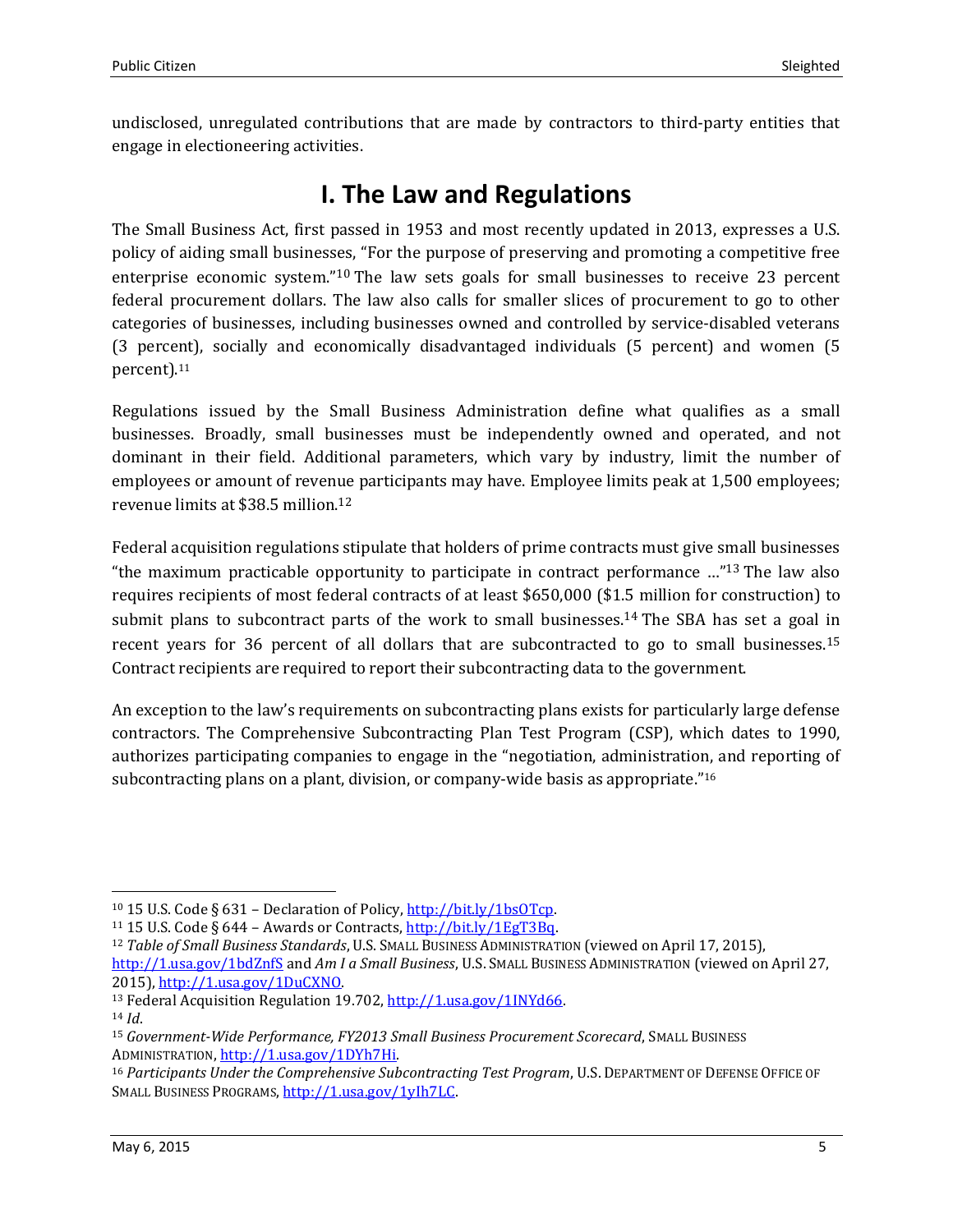# **II. Controversies Over Small Businesses' Share of Prime Contracts**

Reports issued by the SBA tend to show the government narrowly missing the goal of awarding 23 percent of prime federal contracts to small businesses. In 2013, the SBA said the goal was met.<sup>17</sup> But practical meaning of these reports is unclear because some contracts given to large businesses are scored as if they went to small businesses, and some federal contracts are excluded altogether from the SBA's calculations.

In each of its annual reports since fiscal year 2006, the SBA's office of inspector general (OIG) has listed procurement flaws that "allow large firms to obtain small business awards" as the first item in its enumeration of challenges facing the agency. 18

As an example of procurement flaws, a report by the SBA OIG in 2014 reviewed \$4.6 billion worth of contracts that were categorized as going to disadvantaged businesses and business located in historically underutilized business zones (known as HUB zones.)<sup>19</sup> The OIG concluded that about 8 percent of the contracts it reviewed were awarded to firms that may have been ineligible for the program for which credit toward goal fulfillment was claimed. 20

There are several explanations for why contracts counting toward small business goals (or subsets of small business goals) may end up in the hands of large businesses or why small business procurement percentages may be inflated.

**1. Grandfathering**. A 2003 report by the U.S. General Accounting Office (GAO, now known as the Government Accountability Office) found that large businesses received \$13.8 billion of \$50 billion in procurement that was categorized as going to small businesses in 2001. The GAO concluded that the primary reason for this phenomenon was that federal regulations permitted companies to be considered "small" over the life of a contract. In its examination of 131 contracts given to five large firms that received contracts categorized as going to small businesses, the GAO attributed 114 to small businesses growing into large businesses.<sup>21</sup>

l <sup>17</sup> John Shoraka, *Small Businesses Win in SBA's FY2013 Federal Procurement Scorecard*, SMALL BUSINESS ADMINISTRATION (Aug. 1, 2014)[, http://1.usa.gov/1bctIeU.](http://1.usa.gov/1bctIeU)

<sup>18</sup> *FY 2006 Report on the Most Serious Management Challenges Facing the Small Business* Administration, U.S. SMALL BUSINESS ADMINISTRATION OFFICE OF INSPECTOR GENERAL (Oct. 14, 2005),<http://1.usa.gov/1bx7LHr> and *Report on the Most Serious Management and Performance Challenges Facing the Small Business Administration In Fiscal Year 2015*, U.S. SMALL BUSINESS ADMINISTRATION OFFICE OF INSPECTOR GENERAL (Oct. 17, 2014), [http://1.usa.gov/1DptPKF.](http://1.usa.gov/1DptPKF)

<sup>19</sup> *Agencies Are Overstating Small Disadvantaged Business and HUBZone Goaling Credit by Including Contracts Performed by Ineligible Firms*, SMALL BUSINESS ADMINISTRATION OFFICE OF INSPECTOR GENERAL (Sept. 24, 2014), [http://1.usa.gov/1HIaY3w.](http://1.usa.gov/1HIaY3w) 

<sup>20</sup> *Id*.

<sup>21</sup> *Reporting of Small Business Contract Awards Does Not Reflect Current Business Size*, U.S. GENERAL ACCOUNTING OFFICE (May 7, 2003), [http://1.usa.gov/1H3vDA1.](http://1.usa.gov/1H3vDA1)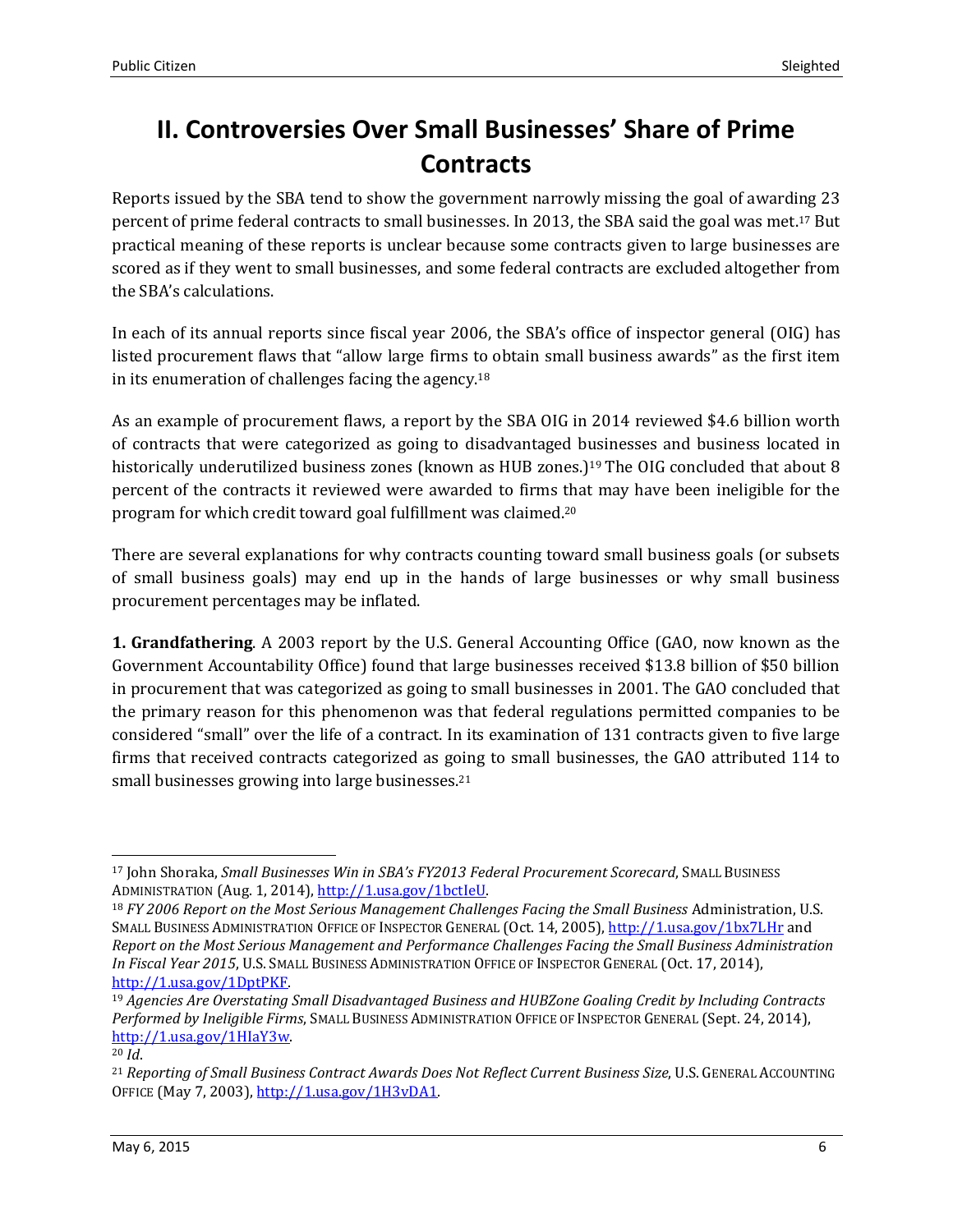In 2013, seven of the 10 largest contractors received at least one contract that the SBA counted toward fulfillment of small business goals. [Figure 1]

| <b>Figure 1: Enumeration of 10 Largest Federal Contractors and</b><br><b>Whether Procurement From Them Was Counted Toward</b><br><b>Meeting Small Business Goals, 2013</b> |                                                                                       |  |  |
|----------------------------------------------------------------------------------------------------------------------------------------------------------------------------|---------------------------------------------------------------------------------------|--|--|
| <b>Contractor</b>                                                                                                                                                          | <b>At Least One Contract</b><br><b>Counted Toward Small</b><br><b>Business Goals?</b> |  |  |
| 1. Lockheed Martin Corp.                                                                                                                                                   | Υ                                                                                     |  |  |
| 2. The Boeing Co.                                                                                                                                                          | N                                                                                     |  |  |
| 3. Raytheon Co.                                                                                                                                                            | Y                                                                                     |  |  |
| 4. General Dynamics Corp.                                                                                                                                                  | γ                                                                                     |  |  |
| 5. Northrop Grumman Corp.                                                                                                                                                  | Υ                                                                                     |  |  |
| 6. Science Applications International Co.                                                                                                                                  | Υ                                                                                     |  |  |
| 7. Huntington Ingalls Industries Inc.                                                                                                                                      | N                                                                                     |  |  |
| 8. L-3 Communications Holdings Inc.                                                                                                                                        | v                                                                                     |  |  |
| 9. United Technologies Corp.                                                                                                                                               | N                                                                                     |  |  |
| 10. BAE Systems Plc                                                                                                                                                        | Υ                                                                                     |  |  |

Sources: Federal Data Procurement System and Small Business Administration (via American Small Business League)

SBA Administrator Maria Contreras-Sweet was asked in a 2014 U.S. House of Representatives committee hearing why contracts given to large businesses Northrop Grumman, Raytheon and Chevron were counted toward small business goals. "We have a rule in place that says that once you get in a contract with government, that you are given five years. And so if a large company acquires a small business, then it is grandfathered in for a number of years," Contreras-Sweet responded.<sup>22</sup>

But Contreras-Sweet appears to have been in error when she claimed that small businesses could retain their small business status after being acquired by large businesses. An SBA rule that took effect in 2007 called for a business that has ceased to be "small" due to acquisition to promptly inform the SBA of this fact and for the agency not to count any future options or orders relating to the contract toward its small business goals.<sup>23</sup> That rule provided, as it does today:

In the case of a merger or acquisition, where contract novation is not required, the contractor must, within 30 days of the transaction becoming final, recertify its small business size status to the procuring agency, or inform the procuring agency that it is other than small. If the contractor is other than small, the agency can no longer count the options or orders issued pursuant to the contract, from that point forward, towards its small

l

<sup>22</sup> Testimony of Small Business Administrator Maria Contreras-Sweet, U.S. House Committee on Small Business (Sept. 10, 2014), [http://bit.ly/1yIcxN7.](http://bit.ly/1yIcxN7)

<sup>23</sup> *Small Business Size Regulations; Size for Purposes of Government-Wide Acquisition Contracts, Multiple Award Schedule Contracts and Other Long-Term Contracts; 8(a) Business Development/Small Disadvantaged Business; Business Status Determinations*, 71 FEDERAL REGISTER 66434, 66444, [http://1.usa.gov/1D3clDl.](http://1.usa.gov/1D3clDl) Rule codified 13 C.F.R. 121.404(g)(2)[, http://bit.ly/1HZK6xA.](http://bit.ly/1HZK6xA) *See also* 48 CFR 19.301-2 (Federal Acquisition Regulation implementing SBA rule through substantially similar language), [http://bit.ly/1bEebEM.](http://bit.ly/1bEebEM)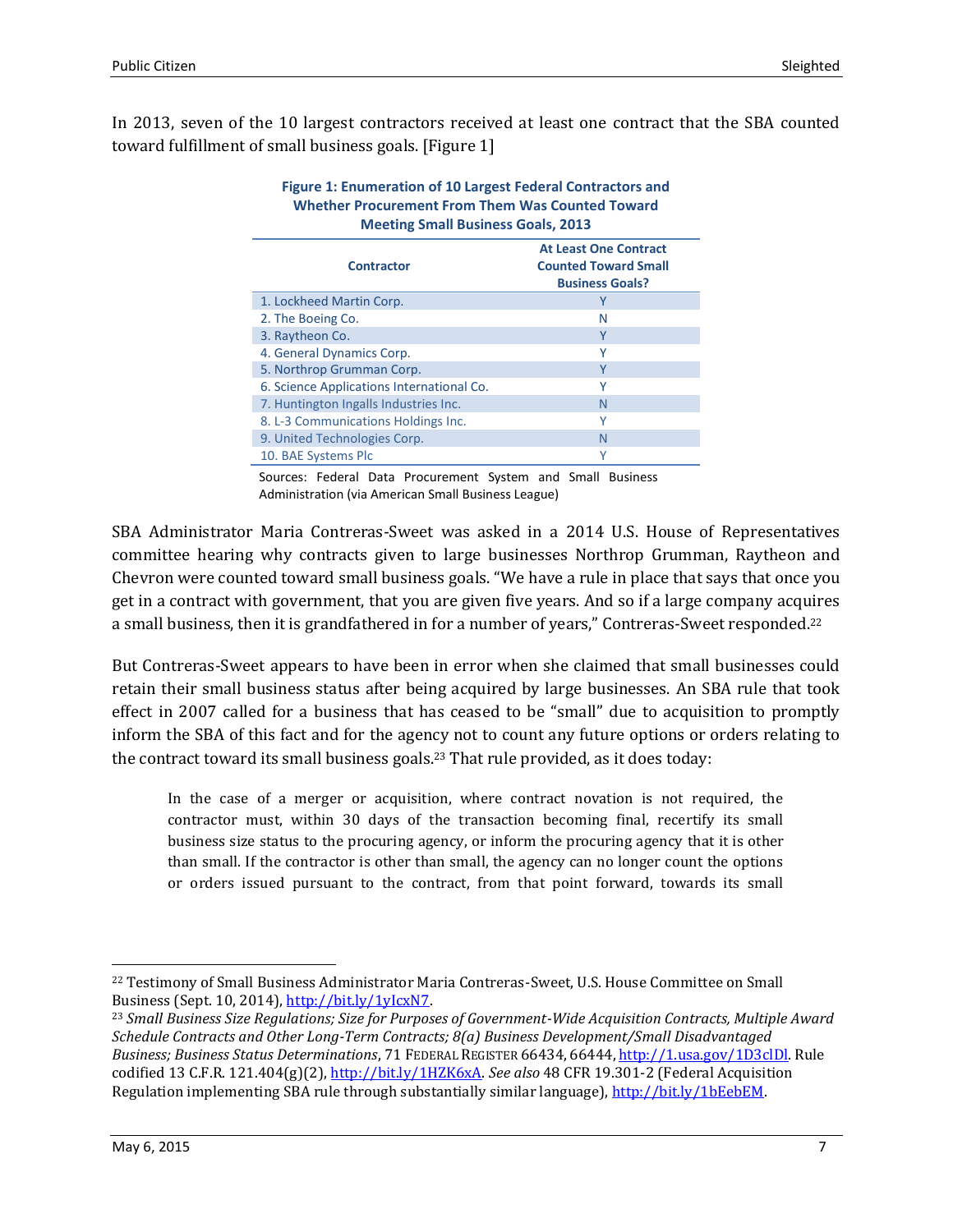business goals. The agency and the contractor must immediately revise all applicable Federal contract databases to reflect the new size status.<sup>24</sup>

The SBA explained this rule in a press release issued in July 2007. "There is no 'five-year' loophole," the SBA wrote. "The new recertification policy prohibits government agencies from claiming small business status for contracts initially awarded to small businesses that have since been acquired by a large business, regardless of when that acquisition or merger occurred."<sup>25</sup>

In response an inquiry from Public Citizen challenging the accuracy of Contreras-Sweet's claim, a spokeswoman for the SBA acknowledged that "in the case of a merger or acquisition, the agency should be notified within 30 days and the small business credit should be discontinued."<sup>26</sup>

Even if there were a five-year loophole, it is not clear that the SBA is purging contracts that large companies have held for more than five years from its rolls of "small business" contracts. For example, the SBA's fiscal year 2013 listing of "Vendors that received Small Business Contracts" includes Lockheed Martin Management Systems Designers Inc. This company is a subsidiary of Lockheed Martin Corp., which was the largest U.S. contractor in 2013.<sup>27</sup>

Lockheed Martin Management Systems Designers Inc. was acquired by Lockheed Martin Corp. on Feb. 1, 2007.<sup>28</sup> That was more than five years prior to fiscal year 2013, which commenced on Oct. 1, 2012.

**2. Errors**. Some percentage of the contracts that go to particularly large businesses are counted toward small businesses goals simply because of inaccurate government records.

The SBA OIG wrote in 2014 that "previous OIG audits and other government studies have shown widespread misreporting by procuring agencies, since many contract awards that were reported as having gone to small firms have actually been performed by larger companies."<sup>29</sup>

In its summary of these past reports, the OIG attributed most of these cases to errors by the government rather than businesses falsely claiming small business status. "While some contractors may misrepresent or erroneously calculate their size, most of the incorrect reporting results from

<sup>24</sup> *Id.*

<sup>25</sup> Press Release, U.S. Small Business Administration, *Myth/Fact: Is There a 5-Year Loophole in New SBA Contracting Rules?* (July 18, 2007)[, http://prn.to/1J8G5Uy.](http://prn.to/1J8G5Uy)

<sup>&</sup>lt;sup>26</sup> E-email from Tiffani Clements, public affairs specialist for the U.S. Small Business Administration, to Taylor Lincoln, research director of Public Citizen's Congress Watch division (May 1, 2015).

<sup>27</sup> *Top 100 Contractors Report*, Federal Procurement Data System (2013), [http://1.usa.gov/1QrftTP.](http://1.usa.gov/1QrftTP)

<sup>28</sup> *Company Overview of Lockheed Martin Management Systems Designers, Inc.*, BLOOMBERG BUSINESS (April 28, 2015),<http://bloom.bg/1EAEfvL>

<sup>29</sup> *Report on the Most Serious Management and Performance Challenges Facing the Small Business Administration In Fiscal Year 2015*, SMALL BUSINESS ADMINISTRATION OFFICE OF INSPECTOR GENERAL (Oct. 17, 2014), [http://1.usa.gov/1DptPKF.](http://1.usa.gov/1DptPKF)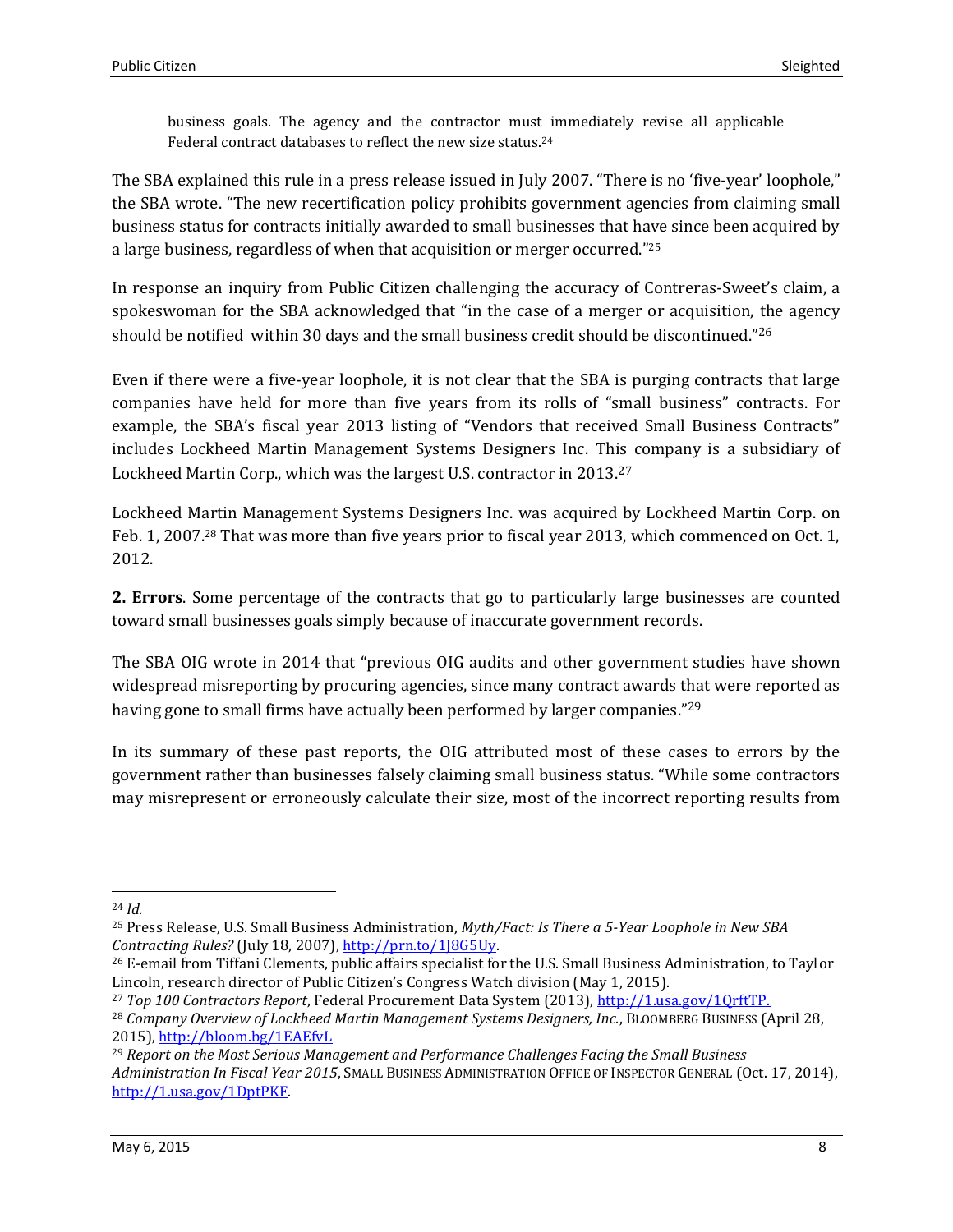errors made by government contracting personnel, including misapplication of small business contracting rules," the SBA OIG wrote.<sup>30</sup>

Lloyd Chapman, president of the American Small Business League, questioned whether inaccurate data could truly be chalked up to errors, as opposed to intentional misreporting. "There's two questions, small or large. If someone were to make a mistake, half the time a large business would be reported as a small business; half the time, contracts for small businesses would be categorized as going to large businesses. It's a coin flip," Chapman told Public Citizen. "But all of the alleged errors always hurt small businesses. Why do these random errors not have a random distribution?"<sup>31</sup>

**3. Exclusions**. The SBA calculates the percentage of contracts going to small businesses and other special classes of businesses in terms of small business "eligible" federal procurement dollars. This methodology excludes various categories of procurement for which the SBA has determined that small businesses are not likely to be competitive bidders.<sup>32</sup> Procurement that is excluded from what the SBA deems as small business eligible includes purchases by agencies on behalf of foreign governments, contracts performed outside of the United States, and contracts funded predominantly with agency generated sources.<sup>33</sup>

To illustrate the scope of this practice, the SBA reported total small business eligible federal procurement in 2013 of about \$355 billion.<sup>34</sup> Actual federal procurement was about \$460 billion in 2013, according to the Government Accountability Office.<sup>35</sup>

A 2014 report conducted at Congress's request by a private firm hired by the SBA's Office of Advocacy, explained, "The fundamental logic exclusion is that, if small businesses cannot obtain certain types of contracts, that procurement should not be part of the baseline used to compute the percentage of contract dollars awarded to small businesses." 36

l <sup>30</sup> *Id.*

<sup>31</sup> Taylor Lincoln, research director for Public Citizen's Congress Watch division, interview with Lloyd Chapman, president American Small Business League (April 20, 2015).

 $32$  Evaluation of the Small Business Procurement Goals Established in Section 15( $g$ ) of the Small Business Act: A Report Pursuant to Section 1631(d) of the National Defense Authorization Act of 2013, HENRY B. R. BEALE MICROECONOMIC APPLICATIONS INC. FOR SBA OFFICE OF ADVOCACY (June 2014), [http://1.usa.gov/1zy5SA2.](http://1.usa.gov/1zy5SA2)

<sup>33</sup> *Id.*, Appendix B[, http://1.usa.gov/1EM11jb.](http://1.usa.gov/1EM11jb)

<sup>34</sup> *Government-Wide Performance, FY2013 Small Business Procurement Scorecard*, SMALL BUSINESS ADMINISTRATION[, http://1.usa.gov/1DYh7Hi.](http://1.usa.gov/1DYh7Hi)

<sup>35</sup> *Office of Entrepreneurial Development*, U.S. SMALL BUSINESS ADMINISTRATION (undated; viewed on April 16, 2015),<http://1.usa.gov/1Gct7Y5> and *Federal Subcontracting: Linking Small Business Subcontractors to Prime Contracts Is Not Feasible Using Current Systems*, GOVERNMENT ACCOUNTABILITY OFFICE (December 2014), [http://1.usa.gov/1OzvkvZ.](http://1.usa.gov/1OzvkvZ)

<sup>36</sup> *Evaluation of the Small Business Procurement Goals Established in Section 15(g) of the Small Business Act: A Report Pursuant to Section 1631(d) of the National Defense Authorization Act of 2013*, HENRY B. R. BEALE MICROECONOMIC APPLICATIONS INC. FOR SBA OFFICE OF ADVOCACY (June 2014), [http://1.usa.gov/1zy5SA2.](http://1.usa.gov/1zy5SA2) (Report Pursuant to Section 1631(d) of the National Defense Authorization Act of 2013.)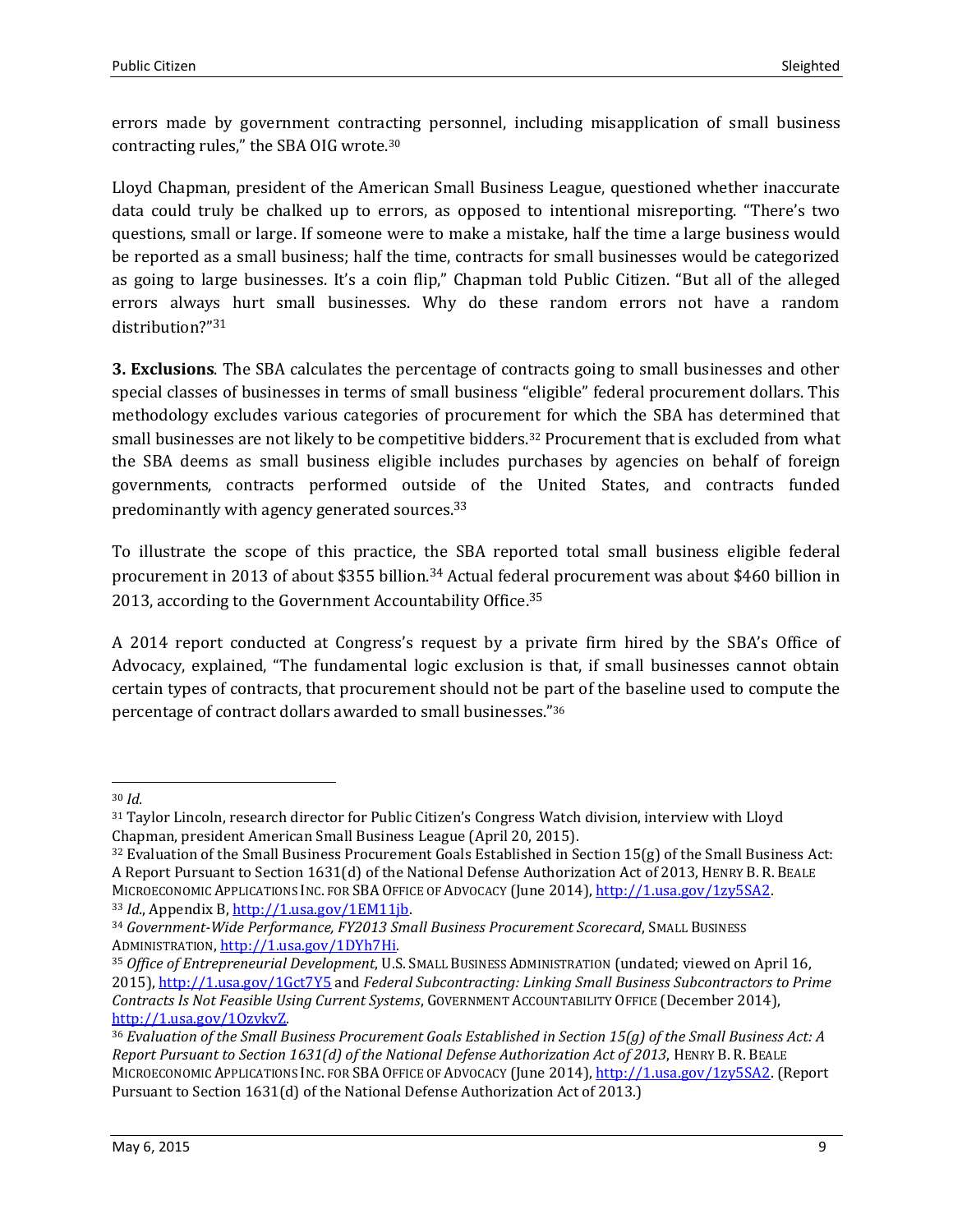But there does not appear to be a basis in law for using these exclusions, the researchers indicated. "Congress was rather unequivocal in its requirement of 'not less than 20 [now 23] percent of the total value of all prime contract awards for each fiscal year," the Office of Advocacy report said.<sup>37</sup>

Not all of the excluded categories are truly out of bounds for small businesses. The Office of Advocacy report pointed out that about 7 percent of the contracts in the excluded categories went to small businesses. Perhaps because small businesses are not truly unsuited for all opportunities in the excluded categories, the SBA OIG in 2011 recommended that the SBA revise its goaling guidelines to include contracts awarded or performed overseas as part of its goaling guidelines.<sup>38</sup>

#### **How Much Do Anomalies Cost Small Businesses In Relation to 23 Percent Goal?**

Some contracts that are counted toward meeting small business goals are indisputably going to large businesses. But perhaps the most important question is: what is the scale of contracts to large businesses that are counted toward small business goals?

One window of insight comes from research by the American Small Business League (ASBL), a longstanding, relentless critic of the government's fulfillment of its small business obligations. The ASBL has close ties to GC Micro, a small, women-owned, minority-owned government contractor specializing in information technology hardware and software.<sup>39</sup> The ASBL works out of the same building as GC Micro. The ASBL's founder and president is Lloyd Chapman, who served as a salesman for GC Micro and was previously married to GC Micro CEO Belinda Guadarrama.<sup>40</sup>

For a quarter century, Chapman and Guadarrama have sought information from the government regarding adherence to small business goals. When the government has not complied, they have often pressed their case in court, where they have often succeeded.

For example, the ASBL sought an enumeration of small business awards supporting the claim by the SBA that \$77.7 billion of federal procurement went to small businesses in 2007. The SBA refused to turn that information over to the ASBL in response to a Freedom of Information Act request, but did so after the ASBL initiated litigation.<sup>41</sup>

Later, the ASBL used an SBA-furnished list to analyze the 100 largest federal contract recipients categorized as small businesses in fiscal year 2012. Of these recipients, according to the ASBL, 71 companies that exceeded the SBA's small business standards received \$9.5 billion in payments.

l <sup>37</sup> *Id.*

<sup>38</sup> *Id.*

<sup>39</sup> *Government Contracts*, GC MICRO[, http://bit.ly/1z1ckVH.](http://bit.ly/1z1ckVH)

<sup>40</sup> Taylor Lincoln, research director for Public Citizen's Congress Watch division, interview with Lloyd Chapman, president American Small Business League (March 19, 2015 and March 30, 2015).

<sup>41</sup> Motion for Summary Judgment, American Small Business League vs. U.S. Small Business Administration, U.S. District Court for Northern District of California (Aug. 25, 2008)[, http://bit.ly/1FkgcCf.](http://bit.ly/1FkgcCf)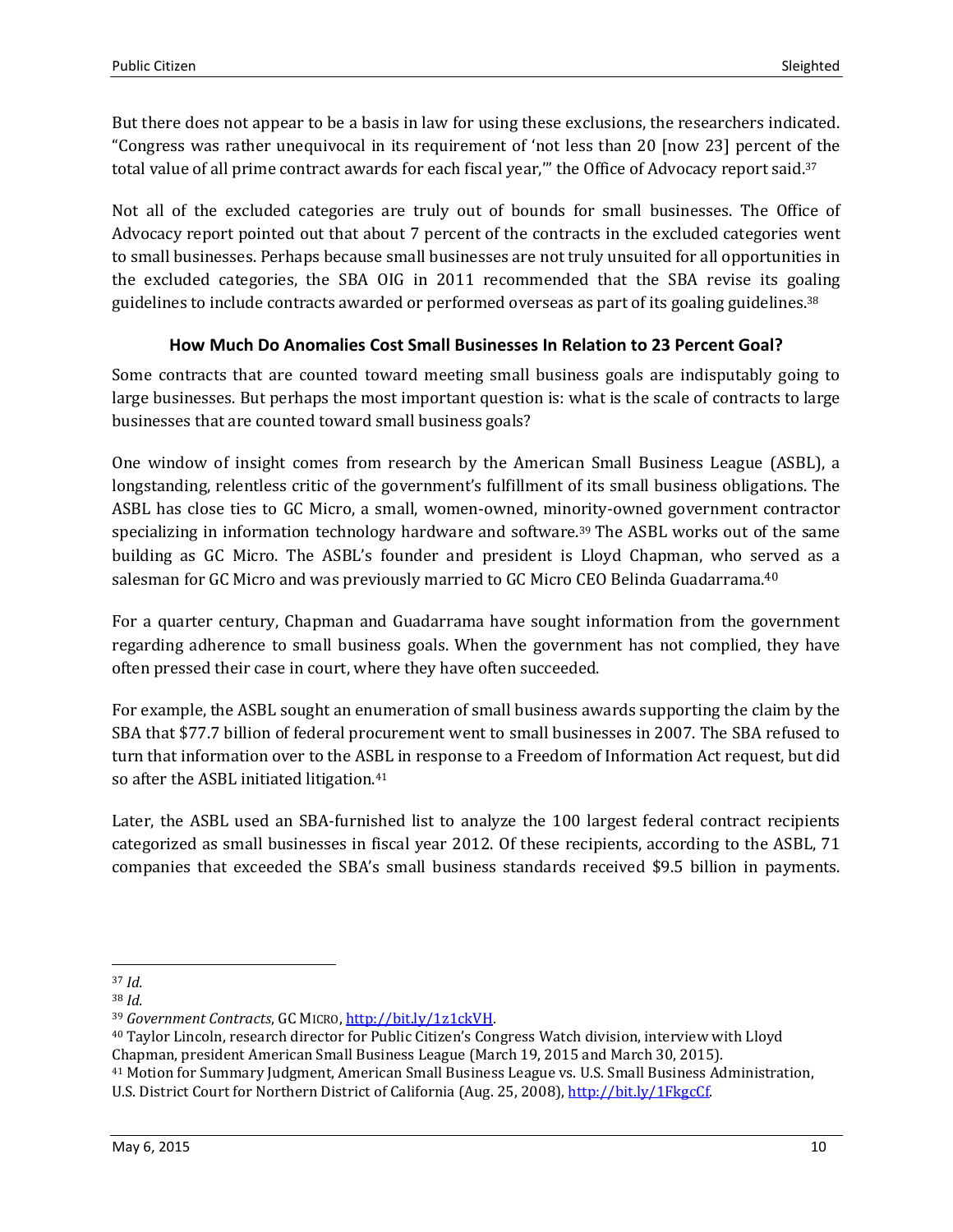Meanwhile, 27 businesses the ASBL deemed to meet the small business standard received \$7.6 billion. (The ASBL categorized two of the top 100 recipients an anomalies.)<sup>42</sup>

Thus, this analysis concluded that more than 70 percent of the largest purported small business recipients of federal contracts did not meet the requirements to qualify as small businesses.

Another window of insight comes from the 2003 GAO report referenced above. It concluded that large businesses received \$13.8 billion out of \$50 billion categorized as going to small businesses in 2001. That finding was not as dramatic as the ASBL's. But it indicated that nearly 28 percent of purported small business awards were going to large businesses.

Finally, the above referenced report by funded by the SBA's Office of Advocacy concluded that in 2012, the SBA's use of exclusions in its methodology inflated the reported share of business received by small business by about 3 percentage points. With exclusions, 22.2 percent of dollars went to businesses categorized as small; without exclusions, the small business procurement rate would have been 19.2 percent.

# **III. Congress Continues to Authorize Test Program for Large Defense Contractors Despite Vacuum of Data**

In 1989, Congress approved an experiment aimed at improving subcontracting opportunities for small and disadvantaged businesses. The experiment was called the Comprehensive Subcontracting Plan Test Program (CSP). It allowed the Defense Department to engage in one or more demonstration projects in which contractors would be permitted to submit overarching subcontracting plans and reports instead of being required to submit plans and reports for each contract. The program was slated to last until Sept. 30, 1993.<sup>43</sup>

The original congressional conference report (quoted in a 2014 letter from several small business groups) anticipated the program being evaluated on such matters as, "whether prime contractors are providing significantly more work in areas that traditionally have not been made available to small and small disadvantaged businesses in the company-wide base."<sup>44</sup>

More than a quarter of a century later, despite admonitions from oversight agencies and members of Congress, and even the inclusion of a legal requirement in the 2012 defense authorization bill, no such determination has ever been made. The Defense Department's web site still characterizes the program as an ongoing "test" intended "to determine whether comprehensive subcontracting plans

<sup>42</sup> *Fiscal Year 2012 Top 100 Federal Small Business Contractors*, AMERICAN SMALL BUSINESS LEAGUE, [http://bit.ly/1Hm30N1.](http://bit.ly/1Hm30N1)

<sup>43</sup> Public Law 101- 189 (Nov. 29, 1989).

<sup>44</sup> Letter from American Institute of Architects, Business and Professional Women's Foundation, Minority Business RoundTable, National Small Business Association, National Women's Business Owners Corporation, Native American Contractors Association, Small Business & Entrepreneurship Council, U.S. Black Chambers Inc., U.S. Hispanic Chamber of Commerce and Women Impacting Public Policy, to chairs and ranking members of the U.S. House and Senate armed services and small business committees (April 2, 2014).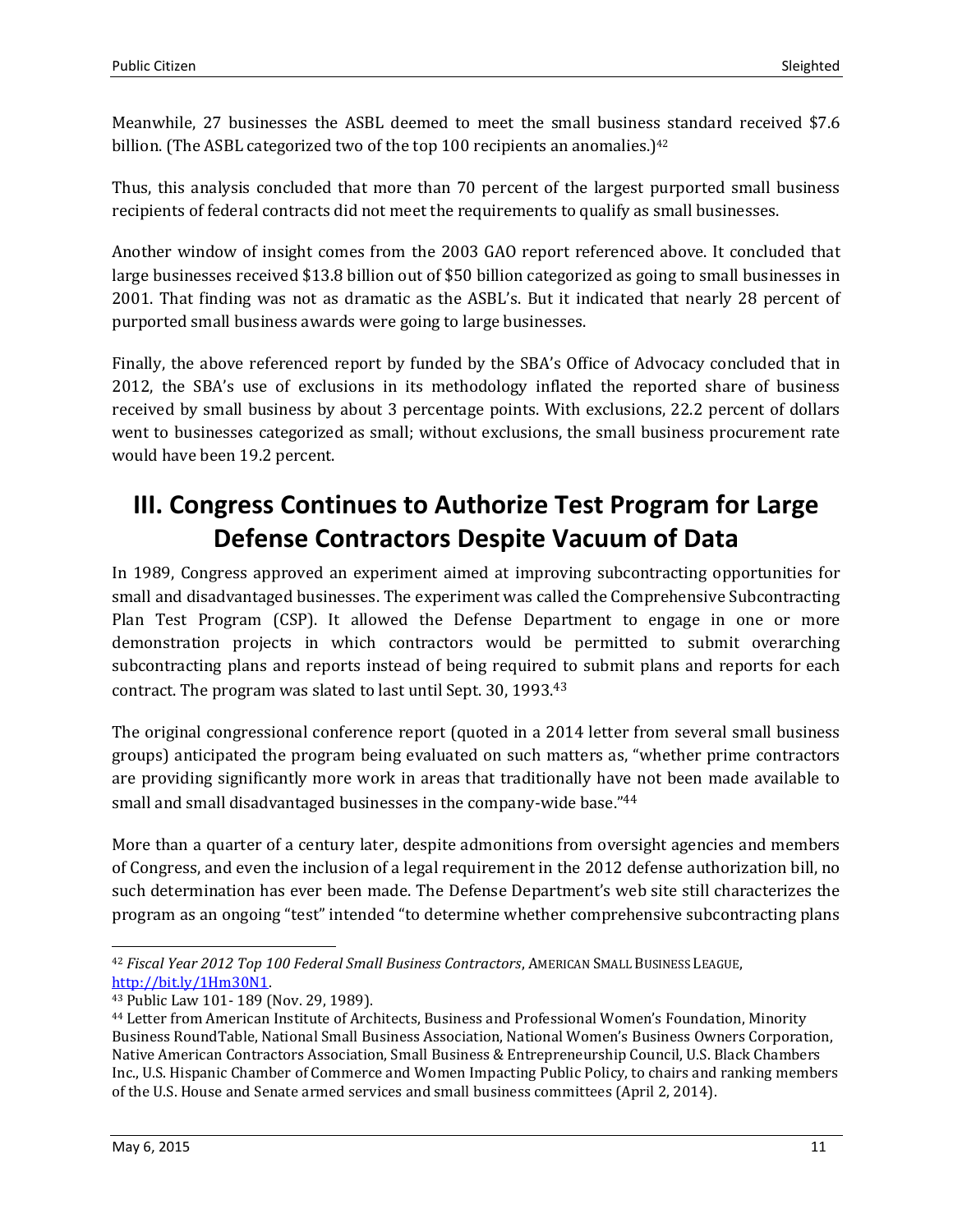will result in increased subcontracting opportunities for small business while reducing the administrative burden on contractors."<sup>45</sup>

Complaints over the CSP program have existed for years. In a 2004 review of the program, the GAO wrote, "Although the Test Program was started more than 12 years ago, DoD has yet to establish metrics to evaluate the program's results and effectiveness. As a result, there is no systematic way of determining whether the program is meeting its intended objectives and whether further changes need to be made."<sup>46</sup>

Further, the GAO reported, the "DoD is required to report the results of the Test Program in 2005, when the program is set to expire."<sup>47</sup> The DoD evidently did not report the results of the CSP program by the end of 2005, but Congress extended it, nonetheless.<sup>48</sup>

In 2010, five Democratic members of the House of Representatives submitted a letter to the U.S. comptroller general requesting that the GAO investigate several questions about the Test program, including "whether the subcontracting goals, as established in their master subcontracting plans, are being met annually." No GAO report was filed in response to that inquiry.<sup>49</sup>

The National Defense Authorization Act for 2012 stipulated that, "Not later than ... March 1, 2012, the Secretary of Defense shall submit a report on the results of the test program to the Committees on Armed Services and on Small 'Business of the Senate and the House of Representatives."<sup>50</sup>

A series of documents posted on the Defense Department's web site (apparently released in response to a Freedom of Information Act request) show that DoD staff members recommended that the department not submit the required report, and that an undersecretary of defense accepted their recommendation.

A memo bearing hallmarks of an internal Defense Department document (but with the sender and recipient's names redacted) said: "We do not believe that providing any data at this time would be

 $\overline{\phantom{0}}$ <sup>45</sup> *Comprehensive Subcontracting Plan Test Program*, OFFICE OF SMALL BUSINESS PROGRAMS U.S. DEPARTMENT OF DEFENSE (viewed on April 17, 2015)[, http://1.usa.gov/1FXT6Nr.](http://1.usa.gov/1FXT6Nr)

<sup>46</sup> *DoD Needs Measures for Small Business Subcontracting Program and Better Data on Foreign Subcontracts*, U.S. GENERAL ACCOUNTING OFFICE (April 2004), [http://1.usa.gov/1cMdXMG.](http://1.usa.gov/1cMdXMG) <sup>47</sup> *Id*.

<sup>48</sup> The basis for saying that the Defense Department evidently did not report results is based on widespread reporting and observation of concerned parties that the department never has submitted such results. The Defense Department has not disputed these characterizations. *See*, *e.g.*, *A Quarter Century Later, Pentagon's Test Program for Small Businesses Still Untested*, THE WASHINGTON POST (Sept. 29, 2014), [http://wapo.st/1HmsLNg.](http://wapo.st/1HmsLNg)

<sup>49</sup> Letter from Rep. Yvette Clarke (D-N.Y.), Lynn Woolsey (D-Calif.), Chellie Pingree (D-Maine), Bennie Thompson (D-Miss.) and Carolyn Maloney (D-N.Y.) to Comptroller General Gene Dodaro (Oct. 21, 2010) and *A Quarter Century Later, Pentagon's Test Program for Small Businesses Still Untested*, THE WASHINGTON POST (Sept. 29, 2014)[, http://wapo.st/1HmsLNg.](http://wapo.st/1HmsLNg)

<sup>50</sup> Public Law 112-81, as reflected in memo from Andre J. Gudger, director, Department of Defense Office of Small Business Programs to Under Secretary of Defense (Oct. 22, 2012)..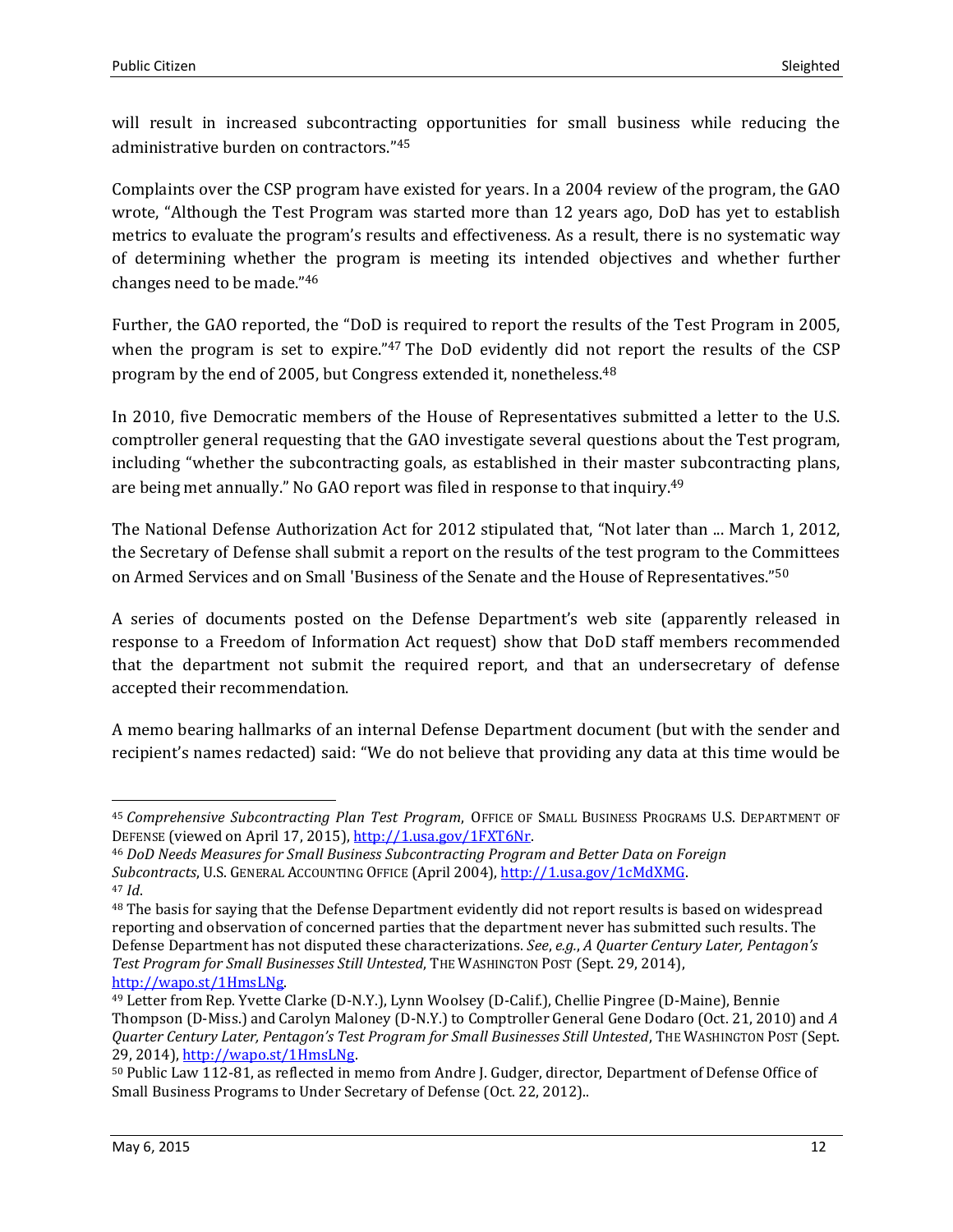productive." The memo's author deemed the timeframe allotted by Congress to produce the report "completely unrealistic."<sup>51</sup>

Undersecretary of Defense Frank Kendall wrote letters date stamped Nov. 22, 2012, to Senate armed forces committee Chairman Carl Levin (D-Mich.) and House armed forces committee Chairman Buck McKeon (R-Calif.), notifying them of delays in reporting. "We intend to submit this report by March 1, 2013." Kendall wrote.<sup>52</sup> As of May 2015, the report has not been submitted.<sup>53</sup>

A 2014 GAO study on the government's contracting databases cast doubt on whether it would even be feasible to assess the subcontracting performance of CSP participants. The GAO found that the "lack of specific subcontract information makes it difficult or impossible to determine whether small businesses were awarded subcontracts under a specific contract covered by summary reports."<sup>54</sup> CSP program participants submit summary reports.

The CSP was set to expire at the end of 2014. In April 2014, a letter signed by 10 organizations representing small businesses and businesses owned by women and minorities was sent to the chairmen and ranking members of the House Armed Services Committee and the House Small Business Committee. The letter expressed doubts about the effectiveness of the program.

"As the CSP Program is considered for its seventh reauthorization in the FY15 [National Defense Authorization Act], we urge you to take this opportunity to obtain data on the program moving forward. Despite the program's longevity, we cannot find any data that suggests this is good for subcontractors and small businesses."<sup>55</sup>

The Small Business Technology Council, which says it "advocates for the 5,000 Small Business Innovation Research (SBIR) companies," wrote in September 2014 to the chairmen and ranking members of the U.S. Senate and House armed services committees, "To our knowledge, no small business organization supports continuing CSP … A program that is twenty-five years old and has no positive reviews should not be continued."<sup>56</sup>

In September 2014, a DoD spokeswoman told the *Washington Post* that the DoD's position was "to not have Congress extend the CSP," adding that the program "has led to an erosion of our small

l <sup>51</sup> Memo from redacted sender and recipient, office of the secretary of defense (Nov. 2, 2012).

<sup>52</sup> Letter from Undersecretary Frank Kendall to Sen. Carl Levin (D-Mich.) (date stamped Nov. 12, 2012). <sup>53</sup> E-mail from Department of Defense Spokeswoman Maureen Schumann to Public Citizen Researcher Taylor

Lincoln (April 23, 2014).

<sup>54</sup> *Federal Subcontracting: Linking Small Business Subcontractors to Prime Contracts Is Not Feasible Using Current Systems*, GOVERNMENT ACCOUNTABILITY OFFICE (December 2014), [http://1.usa.gov/1OzvkvZ.](http://1.usa.gov/1OzvkvZ)

<sup>55</sup> Letter from American Institute of Architects, Business and Professional Women's Foundation, Minority Business RoundTable, National Small Business Association, National Women's Business Owners Corporation, Native American Contractors Association, Small Business & Entrepreneurship Council, U.S. Black Chambers Inc., U.S. Hispanic Chamber of Commerce and Women Impacting Public Policy, to chairs and ranking members of the U.S. House and Senate armed services and small business committees (April 2, 2014).

<sup>56</sup> Jere W. Glover, executive director, Small Business Technology Council, letter to the chairmen and ranking members of the U.S. Senate and House armed services committees (Sept. 10, 2014).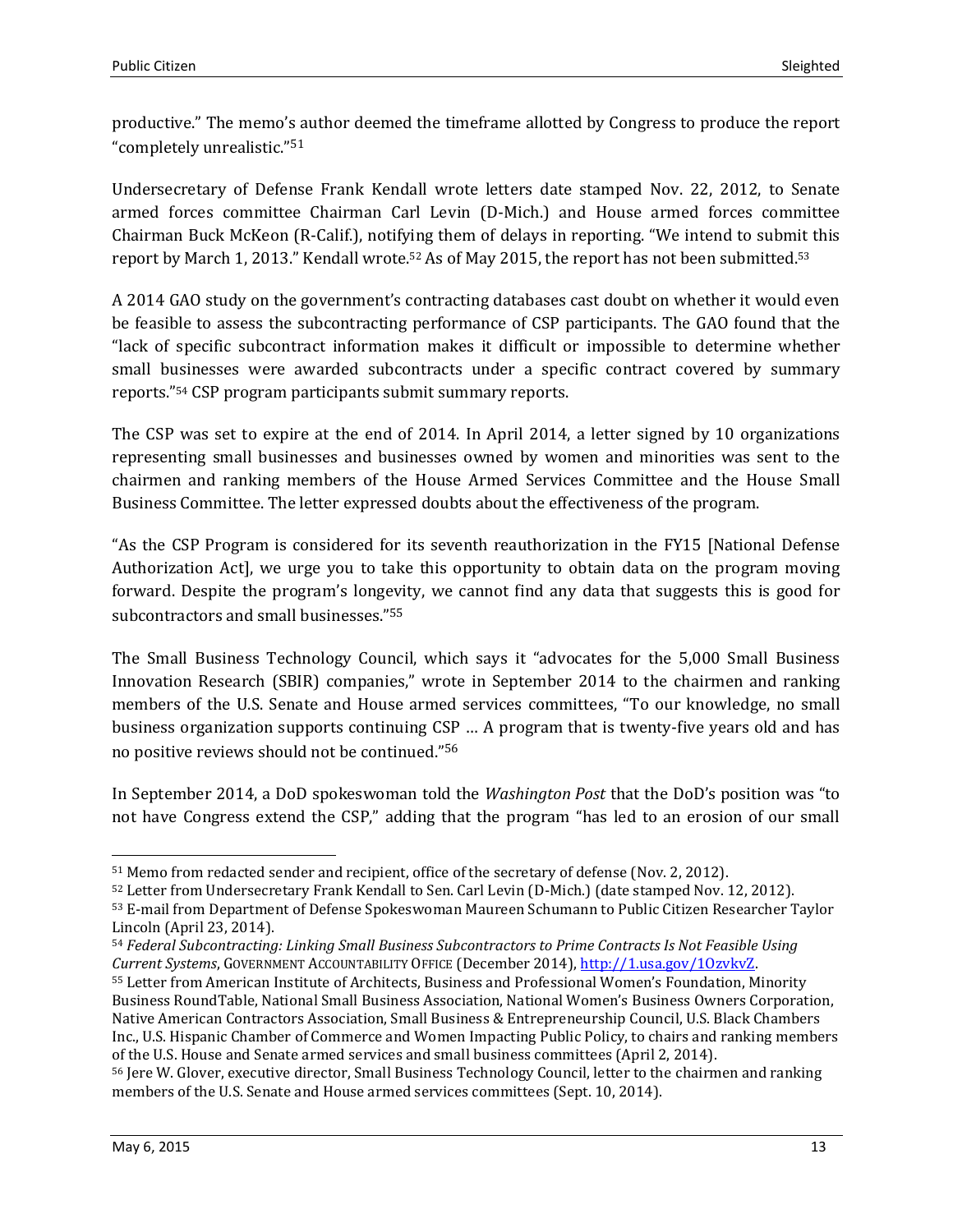business industrial base." The *Post's* paraphrased the spokeswoman as saying that the Test "program has resulted in savings for the large prime participants, but that those participants have shown no evidence that the savings have translated into more opportunities for small subcontractors." 57

A 2014 report by the House armed services committee acknowledged, "after nearly 24 years since the original authorization of the program, the test program has yet to provide evidence that it meets the original stated goal of the program."<sup>58</sup>

Despite these misgivings, Congress in 2014 extended the Test program for two more years. The legislation called the comptroller general of the United States (who oversees the GAO) to "submit a report on the results of the test program" to House and Senate armed services and small business committees by Sept. 30, 2015.<sup>59</sup>

The renewal of the program in spite of opposition from small business representatives and even the Pentagon, itself, suggests that somebody must have strongly favored its continuation. Although most of the rhetoric championing the test program promotes it as a boon to small businesses, large contractors have not hidden their appreciation of the program.

"Without CSP, defense contractors would be forced to revert from advocates for small business to predominantly data collectors. It is estimated that without CSP, defense contractors would be forced to submit more than 10,000 additional reports to DoD annually," the Airospace Industries Association said in a statement in 2014.<sup>60</sup> At least eight current members of the AIA are part of the CSP, as is former CSP participant Boeing.<sup>61</sup>

Participants in the CSP program had \$85.6 billion federal dollars obligated to them in 2014. [Figure 2]

<sup>57</sup> *A Quarter Century Later, Pentagon's Test Program for Small Businesses Still Untested*, THE WASHINGTON POST (Sept. 29, 2014)[, http://wapo.st/1HmsLNg.](http://wapo.st/1HmsLNg)

<sup>58</sup> J.D. Harrison, *Businesses, Pentagon Agree This Program Doesn't Work. Congress Saved It Anyway*, THE WASHINGTON POST (Dec. 31, 2014), [http://wapo.st/1FXQuiO.](http://wapo.st/1FXQuiO)

<sup>59</sup> H.R. 3979, National Defense Authorization Act for Fiscal Year 2015, Section. 821, Temporary extension of and amendments to test program for negotiation of comprehensive small business subcontracting plans, [http://1.usa.gov/1Q5ZL0i.](http://1.usa.gov/1Q5ZL0i)

<sup>60</sup> Charles S. Clark, *Will an Obscure Pentagon Small Business Program Live On?* GOVERNMENT EXECUTIVE (July 2, 2014), [http://bit.ly/1bhWgUI.](http://bit.ly/1bhWgUI)

<sup>61</sup> *Our Members*, AIROSPACE INDUSTRIES ASSOCIATION (viewed on April 16. 2015)[, http://bit.ly/1yIIlkL](http://bit.ly/1yIIlkL) and *Participants Under the Comprehensive Subcontracting Test Program*, U.S. DEPARTMENT OF DEFENSE OFFICE OF SMALL BUSINESS PROGRAMS, [http://1.usa.gov/1yIh7LC.](http://1.usa.gov/1yIh7LC)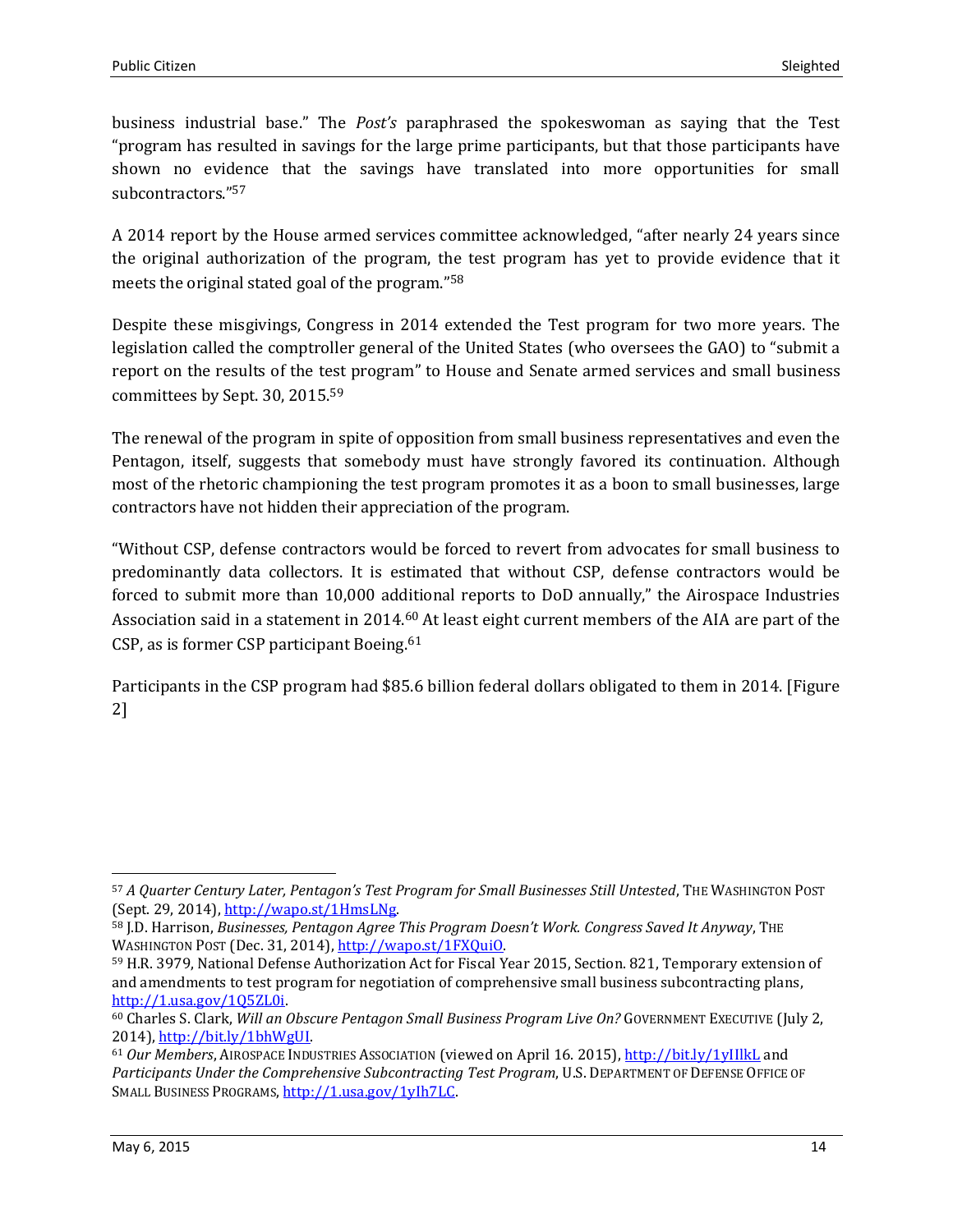| 62<br><b>Company</b>                                   | <b>2014 Federal Dollars Obligated</b> |
|--------------------------------------------------------|---------------------------------------|
| <b>Lockheed Martin</b>                                 | \$32,229,878,274                      |
| <b>General Dynamics/C4 Systems</b>                     | \$15,350,243,010                      |
| Raytheon Co.                                           | \$12,619,847,784                      |
| Northrop Grumman Electronic Systems                    | \$10,262,978,796                      |
| <b>L3 Communications CSB Sector</b>                    | \$5,789,741,861                       |
| <b>BAE Systems</b>                                     | \$4,988,057,388                       |
| <b>GE Aviation</b>                                     | \$2,453,988,899                       |
| Harris Corp Government Communications Systems Division | \$1,915,630,828                       |
| <b>Total</b>                                           | \$85,610,366,840                      |

| <b>Figure 2: Selected Participants in the Comprehensive</b> |
|-------------------------------------------------------------|
| <b>Subcontracting Plan Test Program</b>                     |

Sources: Department of Defense and Federal Data Procurement System. (Through updates of May 5, 2015)

Aside from freeing large contractors from data reporting requirements, the CSP may be permitting them to retain a disproportionate share of contracts for themselves instead of subcontracting it. Semiannual reports that program participants are required to submit would theoretically lend insight into that question. But the Defense Department does not appear to believe that such reports are a matter of public record.

In 2013, the American Small Business League submitted a Freedom of Information Act request to the Department of Defense requesting the "most recent comprehensive subcontracting plan submitted by Sikorsky Aircraft Corp. for participation in the Comprehensive Subcontracting Plan Test Program."<sup>63</sup> In declining the request, the Defense Department claimed that disclosing the comprehensive contracting plan would harm Sikorsky by revealing trade secrets.<sup>64</sup> In late November 2014, U.S. District Judge William Alsup rejected the government's argument and ordered the government to release Comprehensive Subcontracting Plan.<sup>65</sup> An appeal is pending.<sup>66</sup>

The Small Business Administration reported that in 2013, 34 percent of subcontracting dollars went to small businesses. Further, in data provided to Public Citizen, the SBA reported that overall subcontracting dollars (as well as subcontracting dollars to small businesses) were at their highest level in 2013 over the past five years, the period of data that Public Citizen requested. [Figure 3]

 $\overline{\phantom{0}}$  $62$  Figure does not include Pratt and Whitney or Hamilton Sundstrand Corporation, which are in the CSP program but are not listed in the federal government's top 100 contractors for 2014. Also not included is former CSP participant Boeing, which had government revenue of \$18 billion in 2014. Some Boeing contracts are still subject to the rules of the CSP, according to a GAO report

<sup>63</sup> *Freedom of Information Request to Department of Defense*, AMERICAN SMALL BUSINESS LEAGUE (Aug. 9, 2013), [http://bit.ly/1DpEDIM.](http://bit.ly/1DpEDIM)

<sup>64</sup> Press release, American Small Business League, *Pentagon Sued for Refusing to Release Contracting Data on Sikorsky* (May 14, 2014), [http://prn.to/1Q60sqv.](http://prn.to/1Q60sqv)

<sup>65</sup> *American Small Business League, v. Department Of Defense*, Order Denying Cross Motions For Summary Judgment, U.S. District Court for the Northern District of California (Nov. 23, 2014).

<sup>66</sup> Press release, American Small Business League, *9th Circuit Decides Pentagon Sikorsky Case Not Going To Mediation* (March 18, 2015), [http://prn.to/1PTjSh8.](http://prn.to/1PTjSh8)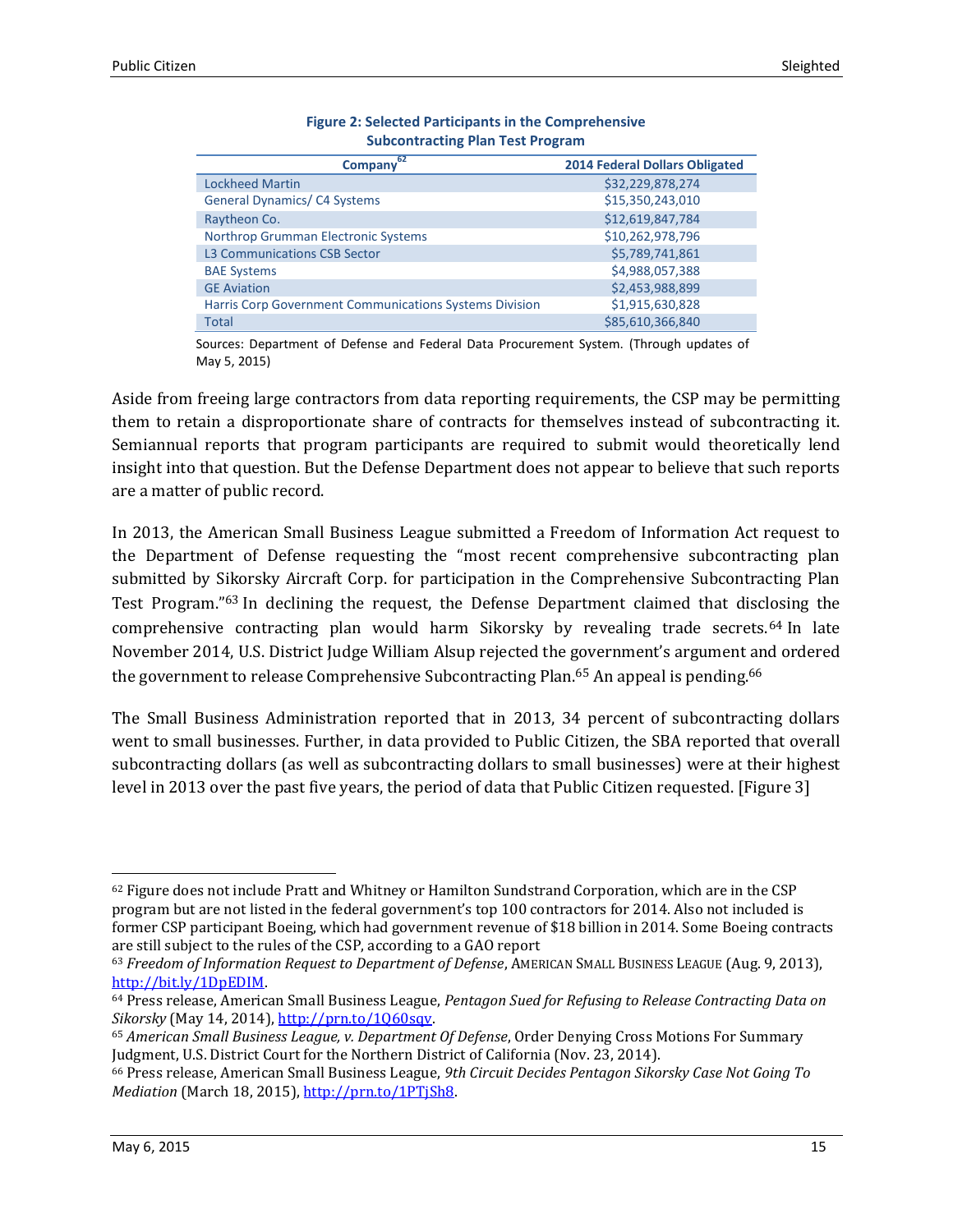| <b>Fiscal Year</b> | <b>Total Subcontracting Dollars</b> | <b>Small Business</b><br><b>Subcontracting Dollars</b> | <b>Total Small Business</b><br>Percentage |
|--------------------|-------------------------------------|--------------------------------------------------------|-------------------------------------------|
| 2013               | \$254,927,110,732                   | \$86,704,643,233                                       | 34.0%                                     |
| 2012               | \$242,481,594,180                   | \$81,443,436,097                                       | 33.6%                                     |
| 2011               | \$210,373,245,914                   | \$73,553,162,174                                       | 35.0%                                     |
| 2010               | \$209,809,688,067                   | \$74,183,275,535                                       | 35.4%                                     |
| 2009               | \$216,303,255,405                   | \$68,823,506,680                                       | 31.8%                                     |

Source: Small Business Administration

These figures suggest an improved landscape for small business subcontracting. However, as reports by the SBA OIG and other government oversight entities have shown, aggregate government reports do not necessarily present a true picture of the amount of contracting work obtained by truly small businesses. Better transparency regarding the CSP program would be a start.

# **IV. What Political Influence Factors Might Stymie Small Businesses From Receiving Fair Hearing in Washington, D.C.?**

This report shows longstanding concerns over the government's compliance with the legal requirement on small business contracting. These concerns have been put forth not only by advocates for small businesses but by independent investigators, such as the SBA's Office of Inspector General and the Government Accountability Office.

This report presents evidence that the share of prime contract procurement that small businesses are receiving is less than the 23 percent to which they are entitled by the letter of the law. Secondly, this report shows significant anomalies in subcontracting of federal contracts. The Defense Department's dereliction in complying with requests, legal mandates, and its own promises to furnish data on the Comprehensive Subcontracting Plan Test Program is alarming.

These conclusions suggest that small businesses are being shortchanged on programs expressly designed to help them. These circumstances have persisted without a great deal of outcry by lawmakers. This is somewhat surprising. Whether seeking to repeal the estate tax, roll back regulations or engender public support for most any other policy proposal, members of Congress almost reflexively invoke small businesses (or Main Street), which they habitually laud with almost religious fervor.

Methodological decisions by the SBA to inflate the reported share of contracts received by small businesses could be explained by agency officials' desire to meet their marks. Errors that categorize large businesses as small could be explained by an insufficient enforcement budget or simple lack of zealousness or care by civil servants.

But why would Congress pay so little lip service to tangible ways in which small businesses are being bilked in relation to the Small Business Act? This section will briefly discuss five ways in which large contractors may be deriving political power.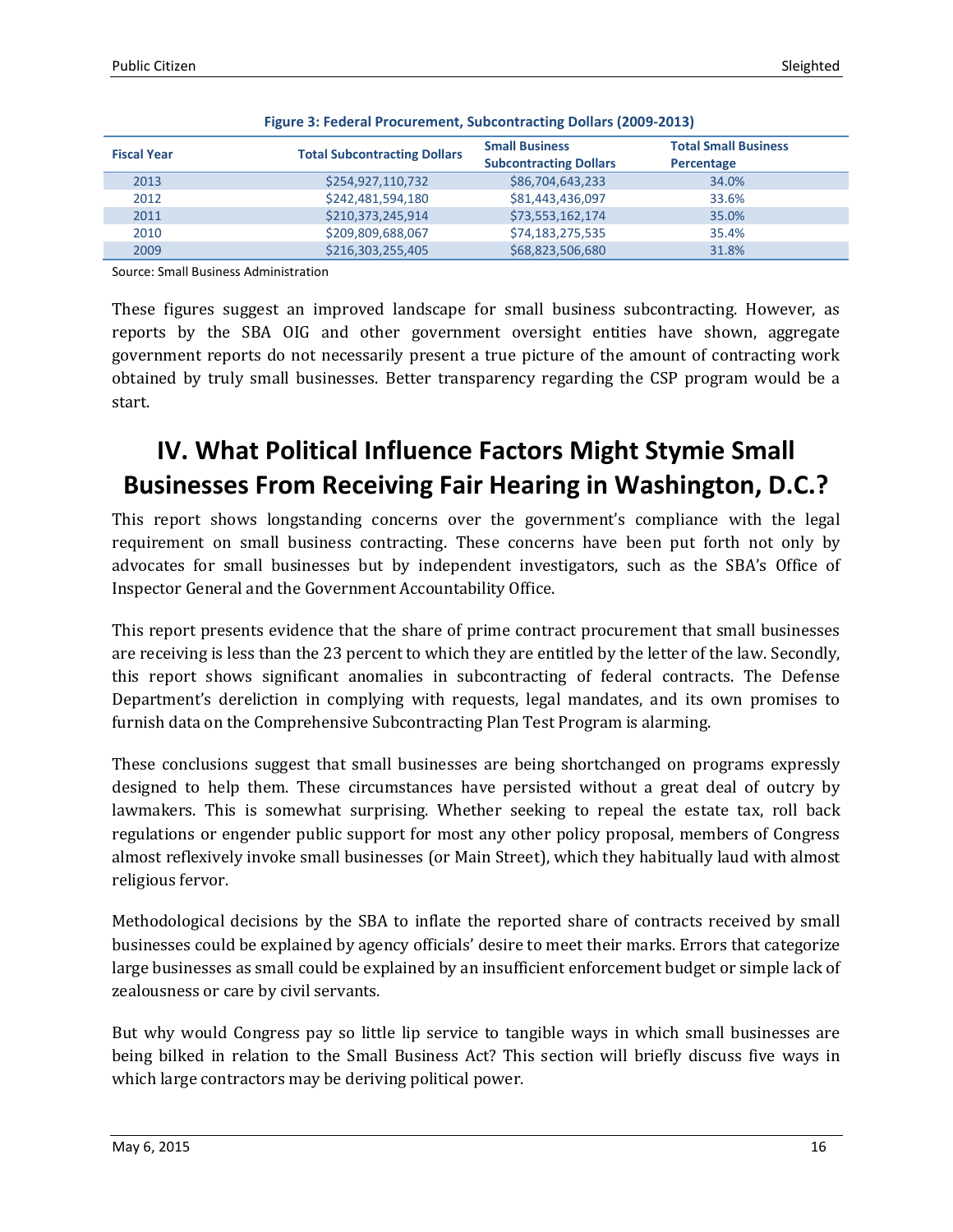1**. Jobs for congressional members' constituents**. The massive scale of defense procurement ensures that defense contractors provide enormous numbers of jobs. Many experts have observed that this puts defense contractors in a symbiotic relationships with the members of Congress who appropriate the money that flows to them.

Contractors further enhance their power by dispersing work throughout the country. For instance, consider this example that James Fallows recounted in a lengthy recent piece in *The Atlantic* enumerating troubles with the military: Efforts to cancel production of the B-2 bomber in the 1980s were frustrated because work on the airplane was being conducted in 383 out of 435 congressional districts.<sup>67</sup>

The B-2 bomber, 21 of which were eventually built, ended up costing \$2.2 billion apiece. To put that in perspective, the cost of each airplane would sustain a city of 40,000 at the average U.S. income for a year.<sup>68</sup>

The enormous defense spending has arguably lead to the realization of warnings articulated by President Dwight Eisenhower in his farewell speech in which he coined the term "Military Industrial Complex."

"This conjunction of an immense military establishment and a large arms industry is new in the American experience. The total influence – economic, political, even spiritual – is felt in every city, every state house, every office of the federal government," Eisenhower warned in 1961.<sup>69</sup>

Despite its typically rocky record on passing funding bills, Congress has approved the authorization bill for the Defense Department 54 years in a row, a streak that dates to 1961.<sup>70</sup>

2. **Future jobs for military officials**. Military officials frequently take lucrative jobs or consulting positions with defense contractors after leaving the service, and that phenomenon has grown significantly, according to Vietnam veteran and former Sen. Jim. Webb (D-Va.).

In his *Atlantic* piece, Fallows quoted Webb from his book: "'It is no secret that in subtle ways, many of these top leaders begin positioning themselves for their second-career employment during their final military assignments,' Webb wrote in *A Time to Fight*. The result, he said, is a 'seamless interplay' of corporate and military interests 'that threatens the integrity of defense procurement.'"<sup>71</sup>

 $\overline{a}$ 

<sup>67</sup> James Fallows, *The Tragedy of the American Military*, THE ATLANTIC (January/February 2015), [http://theatln.tc/1D2RrnU.](http://theatln.tc/1D2RrnU)

<sup>68</sup> Anthony Capaccio, *U.S. Bomber Planes at \$81 Billion Seen 47 Percent More Than Plan*, BLOOMBERG (Dec. 6, 2013), [http://bloom.bg/1D3WHaL.](http://bloom.bg/1D3WHaL)

<sup>69</sup> President Dwight Eisenhower, address (Jan. 17, 1961),<http://1.usa.gov/1D3Xs3N>

<sup>70</sup> *See*, *e.g.*, Rachel Alexander, *The Truth About the National Defense Authorization Act*, TOWNHALL.COm, Dec. 8, 2011[, http://bit.ly/1GaGdoO.](http://bit.ly/1GaGdoO)

<sup>71</sup> James Fallows, *The Tragedy of the American Military*, THE ATLANTIC (January/February 2015), [http://theatln.tc/1D2RrnU.](http://theatln.tc/1D2RrnU)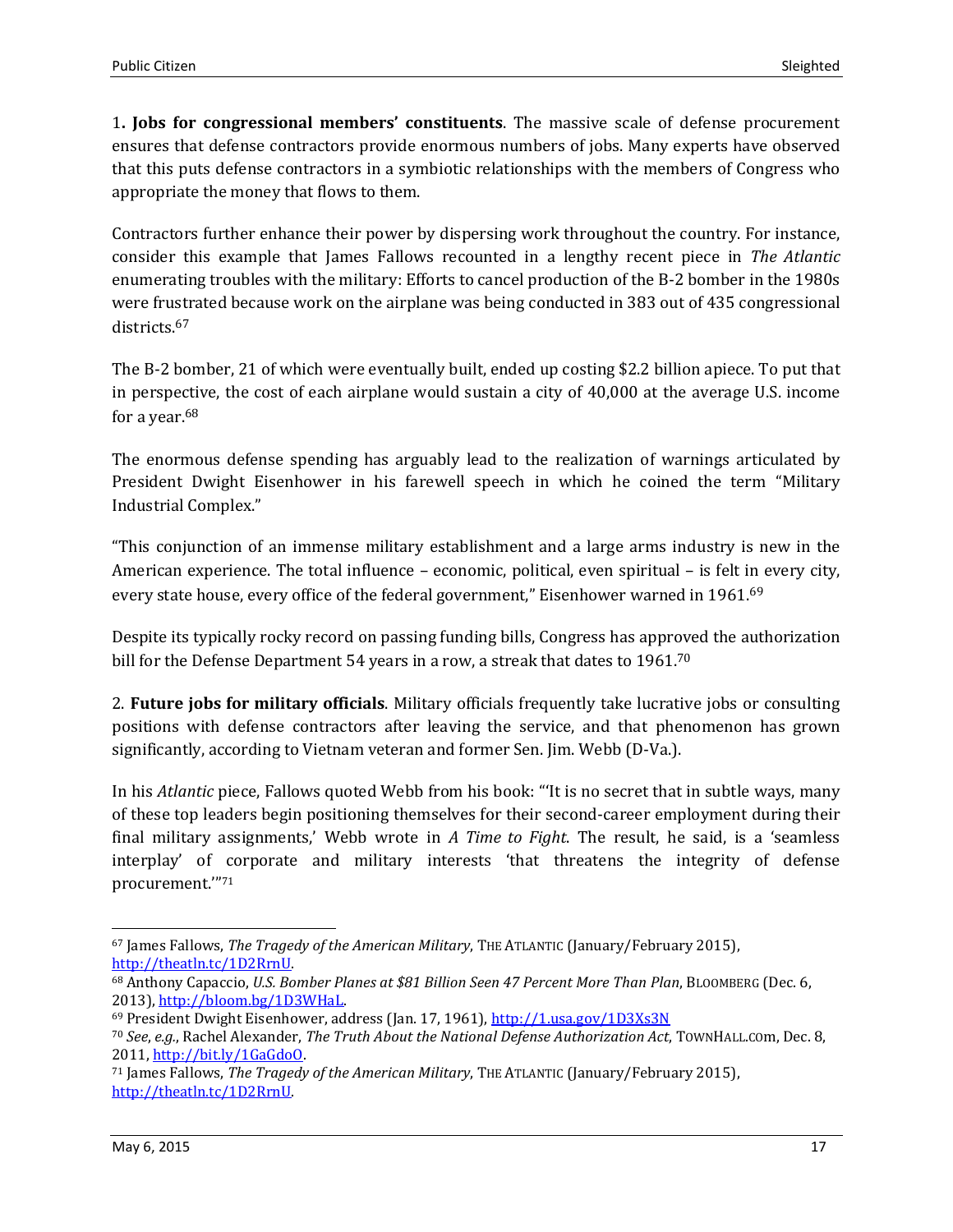3. **Lobbying**. Members of the defense sector spent \$126.1 million and employed 806 lobbyists in 2014, according to the Center for Responsive Politics  $(CRP)$ .<sup>72</sup> Of the 806 lobbyists, 695 were former federal employees.<sup>73</sup> Among subset industries of the defense sector, defense aerospace was the highest at \$59.5 million. In the influence-pursuing casino of Washington, D.C., that ranked only 19th among industries. But, still, \$59.5 million is \$59.5 million. Lockheed, Boeing and United Technologies (which ranked 1st, 2nd and 7th among in federal contracting revenue in 2014), accounted for 79 percent of the spending among the defense aerospace industry members.<sup>74</sup> [Figure 4]



Source: Center for Responsive Politics [\(www.opensecrets.org\)](http://www.opensecrets.org/) (Through updates of May 5, 2015)

4. **Conventional campaign contributions**. Corporations are not permitted to give campaign contributions to candidates or parties. However, they may form political action committees (PACs), which may receive contributions from their employees, then distribute them to candidates and parties. Individual employees also may contribute directly to candidates, of course.

The defense sector gave \$25.1 million in campaign contributions in the 2014 election cycle, according to CRP, causing it to be ranked 13th among sectors. <sup>75</sup> Of contributions, 60 percent went to Republicans and 40 percent to Democrats. Nine of the 10 largest donors were among the 10 largest recipients of federal contract dollars. All of the largest donors were among the top 28 recipients of contract dollars. [Figure 5]

l <sup>72</sup> *Sector Profile: Lobbyists, 2014*, CENTER FOR RESPONSIVE POLITICS (viewed on April 17, 2015), [http://bit.ly/1EhVNyx.](http://bit.ly/1EhVNyx)

<sup>73</sup> *Top Industries: Revolving Doors*, CENTER FOR RESPONSIVE POLITICS (viewed on April 17, 2015), [http://bit.ly/1P1pbdW.](http://bit.ly/1P1pbdW)

<sup>74</sup> *Influence and Lobbying*, CENTER FOR RESPONSIVE POLITICS (viewed on April 17, 2015)[, http://bit.ly/1F4oVrX.](http://bit.ly/1F4oVrX) <sup>75</sup> *Interest Groups, Sector Totals: 2013-2014*, CENTER FOR RESPONSIVE POLITICS (viewed on April 16, 2015), [http://bit.ly/1GaRHsj.](http://bit.ly/1GaRHsj)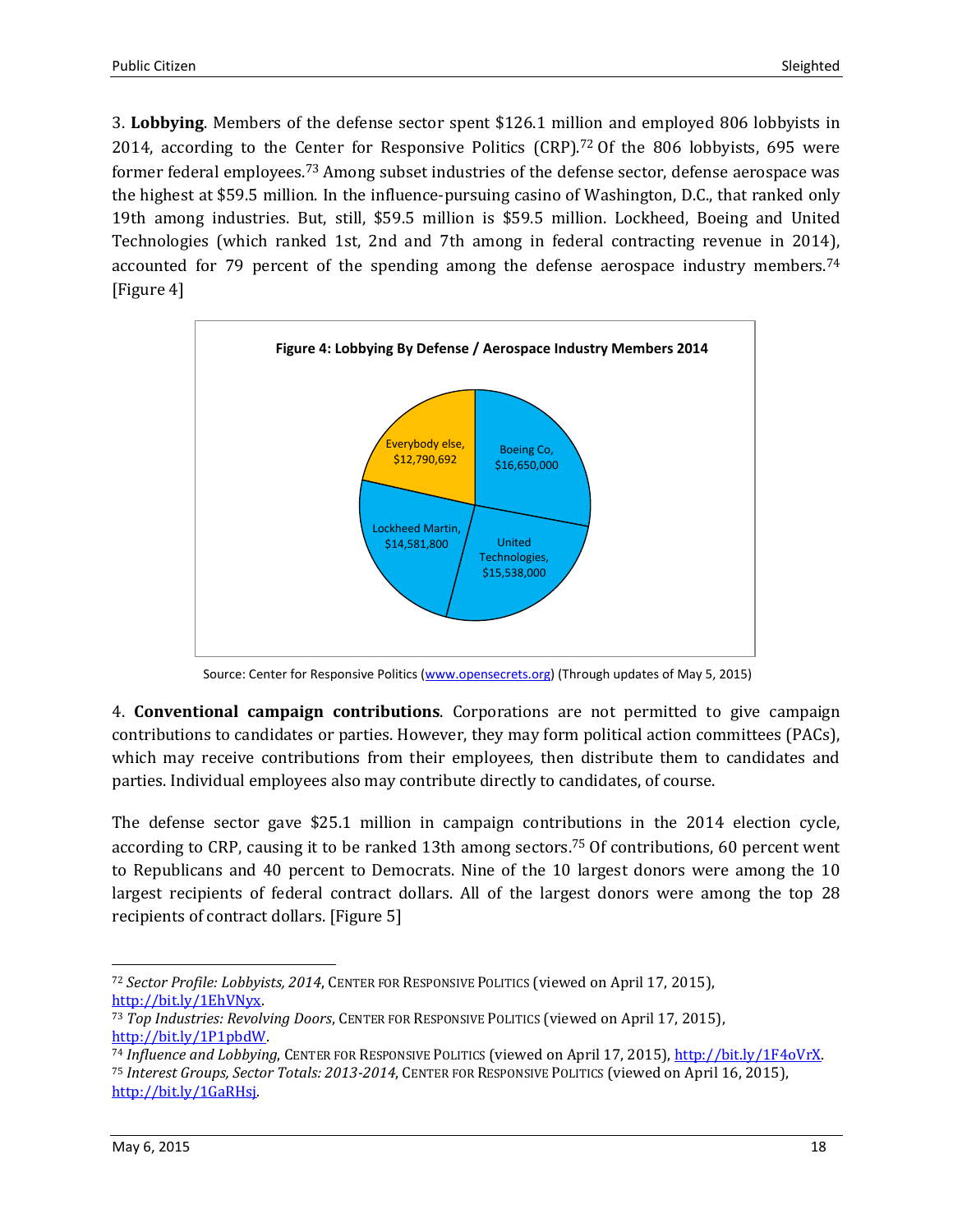| <b>Rank Among</b><br><b>Defense</b><br>Sector in<br><b>Contributions</b> | <b>Rank in</b><br><b>Contracting</b><br><b>Revenue (2014)</b> | Company                       | <b>Campaign Contributions From</b><br><b>PACs and Employees</b> |
|--------------------------------------------------------------------------|---------------------------------------------------------------|-------------------------------|-----------------------------------------------------------------|
|                                                                          |                                                               | <b>Lockheed Martin</b>        | \$2,961,022                                                     |
|                                                                          | 5                                                             | Northrop Grumman              | \$2,650,864                                                     |
| 3                                                                        |                                                               | <b>Boeing Co</b>              | \$2,622,329                                                     |
| 4                                                                        | 4                                                             | Raytheon Co                   | \$2,631,723                                                     |
| 5                                                                        |                                                               | <b>United Technologies</b>    | \$1,702,645                                                     |
| 6                                                                        | 3                                                             | <b>General Dynamics</b>       | \$1,444,398                                                     |
|                                                                          | 9                                                             | <b>BAE Systems</b>            | \$1,020,579                                                     |
| 8                                                                        | 10                                                            | Huntington Ingalls Industries | \$778,494                                                       |
| 9                                                                        | 28                                                            | <b>Harris Corp</b>            | \$770,764                                                       |
| 10                                                                       | 8                                                             | <b>L-3 Communications</b>     | \$497.335                                                       |

Sources: Center for Responsive Politics [\(www.opensecrets.orgs\)](http://www.opensecrets.orgs/) (Through updates of May 5, 2015) and Federal Procurement Data System.

Charles Tiefer is a law professor at the University of Baltimore who specializes in contracting issues. "Why is it that there is virtually no legislation to tighten things up and, I believe, that there is no enforcement?" Tiefer asked with regard to inequities in small business contracting programs.

"Of course, I think lobbying and campaign contributions are a factor," Tiefer said, explaining that he believed that trade associations for large contractors consider it part of their mission to deter the SBA from being too aggressive.

5. **Undisclosed campaign contributions**. Another way for corporations to influence outcomes in Washington, D.C., is through so-called "outside expenditures." These are expenditures to influence elections that candidates or parties may not legally influence. Corporations may make such expenditures in their own name or, indirectly, by contributing to third-party groups.

The amount of outside spending has risen markedly since the U.S. Supreme Court's 2010 decision in *Citizens United v. Federal Election Commission*. This decision permitted corporations and unions to use money from their treasuries to explicitly advocate for the election or defeat of candidates.<sup>76</sup>

Potential third-party groups to which a corporation or other entity might give include super PACs and groups registered under sections  $501(c)(4)$ ,  $501(c)(5)$  or  $501(c)(6)$  of the tax code, which are reserved for social welfare groups, unions, and business trade associations, respectively. Notably, 501(c) groups do not have to disclose their contributors.

Since the Supreme Court permitted corporations to spend money to influence elections, corporations have made few disclosed electioneering expenditures. However, corporations almost certainly are making contributions to nonprofit groups that are using a share of that money, in turn, to influence elections.

 $\overline{a}$ <sup>76</sup> *Citizens United v. Federal Election Commission*, 130 S.Ct. 876 (2010)[, http://1.usa.gov/9Hn7y5.](http://1.usa.gov/9Hn7y5)